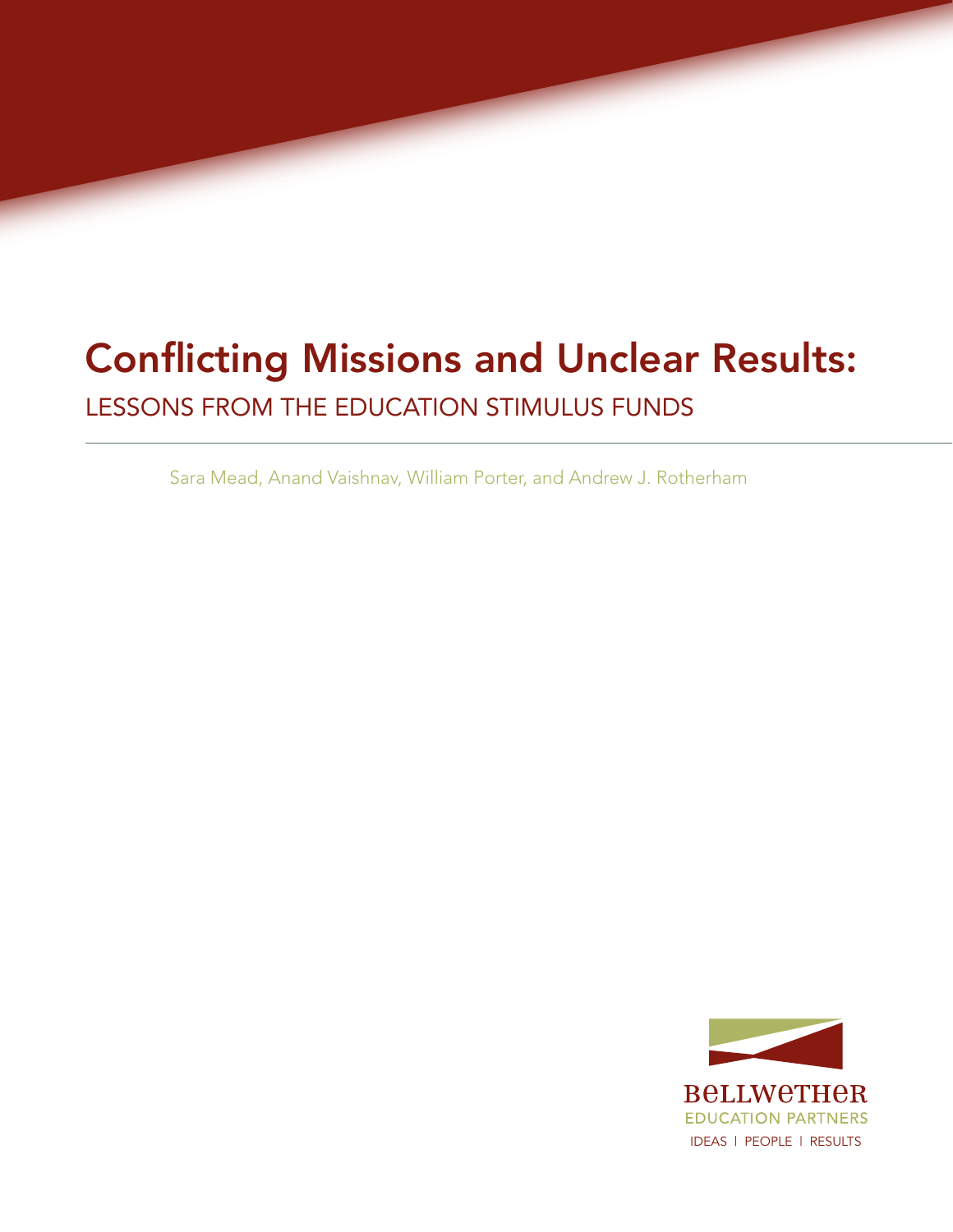#### About the Authors

Sara Mead is an associate partner at Bellwether Education Partners. Anand Vaishnav is a consultant at Education First Consulting. William Porter is a partner at Education First Consulting. Andrew J. Rotherham is a co-founder and partner at Bellwether Education Partners.

#### Acknowledgements

This report was funded by the William & Flora Hewlett Foundation. The authors would like to thank Michael Casserly of the Council of the Great City Schools, Don Hovey of Education Resource Strategies, Sheila Shirley and Hugh Hattabaugh of the Charlotte Mecklenburg Public Schools, Matthew Stanski of the Prince George's County Public Schools, and Matthew Kelemen for their assistance in preparing this report. The views and analysis in this report are the responsibility of the authors alone.

#### © 2010 Bellwether Education Partners



- this report in derivative works, under the following conditions: Attribution. You must clearly attribute the work to Bellwether Education Partners, and provide a link back to the publication at http://bellwethereducation.org/.
	- Noncommercial. You may not use this work for commercial purposes without explicit prior permission from Bellwether Education Partners.
- **O** Share Alike. If you alter, transform, or build upon this work, you may distribute the resulting work only under a license identical to this one.

For the full legal code of this Creative Commons license, please visit www.creativecommons.org. If you have any questions about citing or reusing Bellwether Education Partners content, please contact us.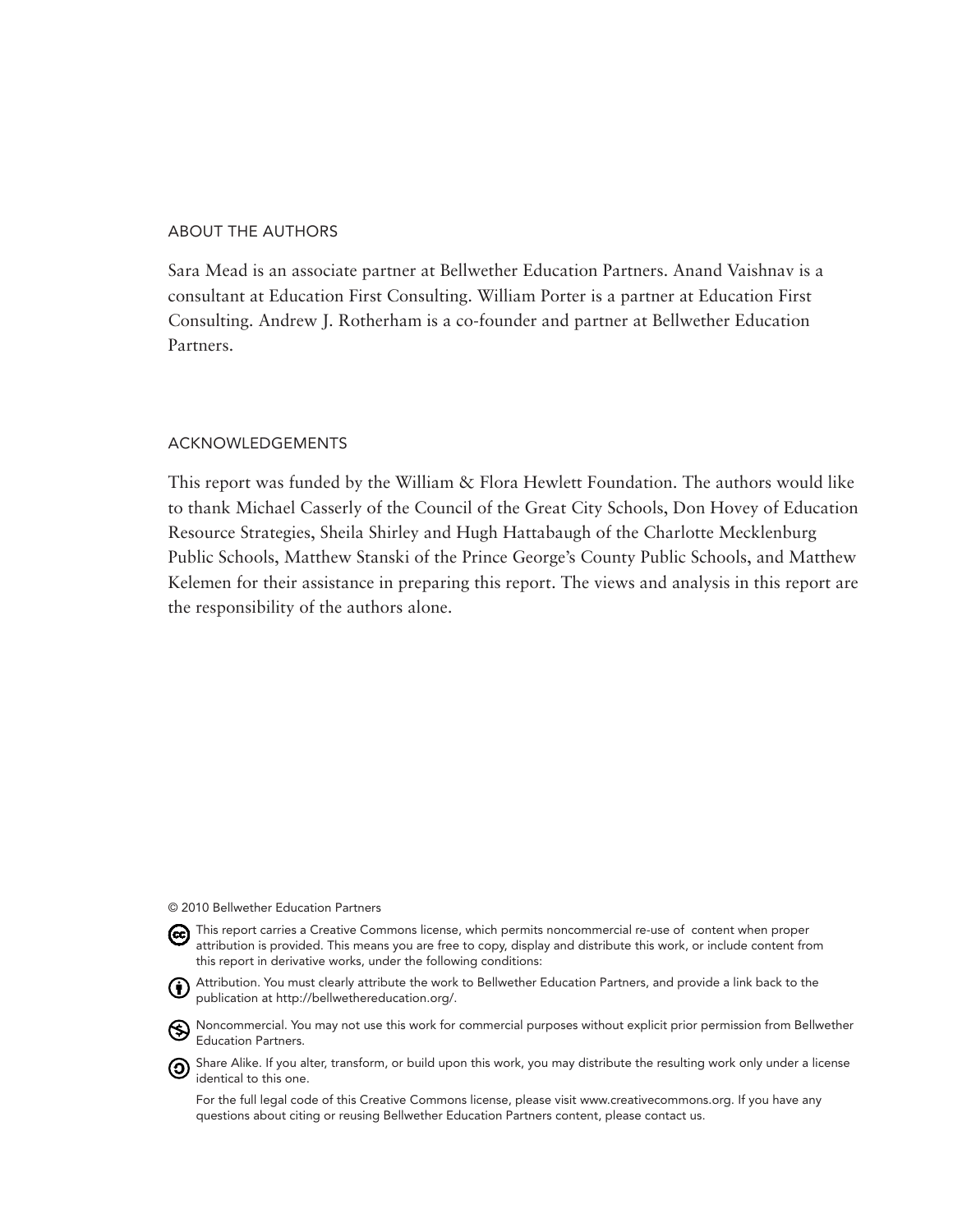# Conflicting Missions and Unclear Results: Lessons from the Education Stimulus Funds

Sara Mead, Anand Vaishnav, William Porter, and Andrew J. Rotherham

On February 17, 2009, President Barack Obama signed into law the American Recovery and Reinvestment Act (ARRA), commonly known as the "stimulus." Enacted in the midst of a deep recession brought on by global financial collapse, ARRA provided more than \$800 billion in federal spending and tax cuts intended to stimulate the economy while laying the roots of future long-term growth. A substantial portion of that funding, more than \$100 billion, was dedicated to education. This unprecedented one-time spending boost is larger than the entire annual budget of the U.S. Department of Education.

Also unprecedented were the ambitious education reform goals that accompanied ARRA's education spending. ARRA's architects sought not just to save teacher jobs and patch holes in state and local budgets but also to advance education reform in four key areas: implementing college- and career-ready standards and high-quality assessments, creating pre-K-20 longitudinal data systems, increasing teacher effectiveness, and turning around chronically low-performing schools. The resulting legislation introduced a new federal approach to education reform—one that emphasizes the four reform priorities mentioned above and that uses incentives, rather than mandates, to drive state and local reforms. But in doing so, the legislation incorporated the competing goals of short-term stimulus and long-term reform. This tension has shaped how ARRA played out in practice.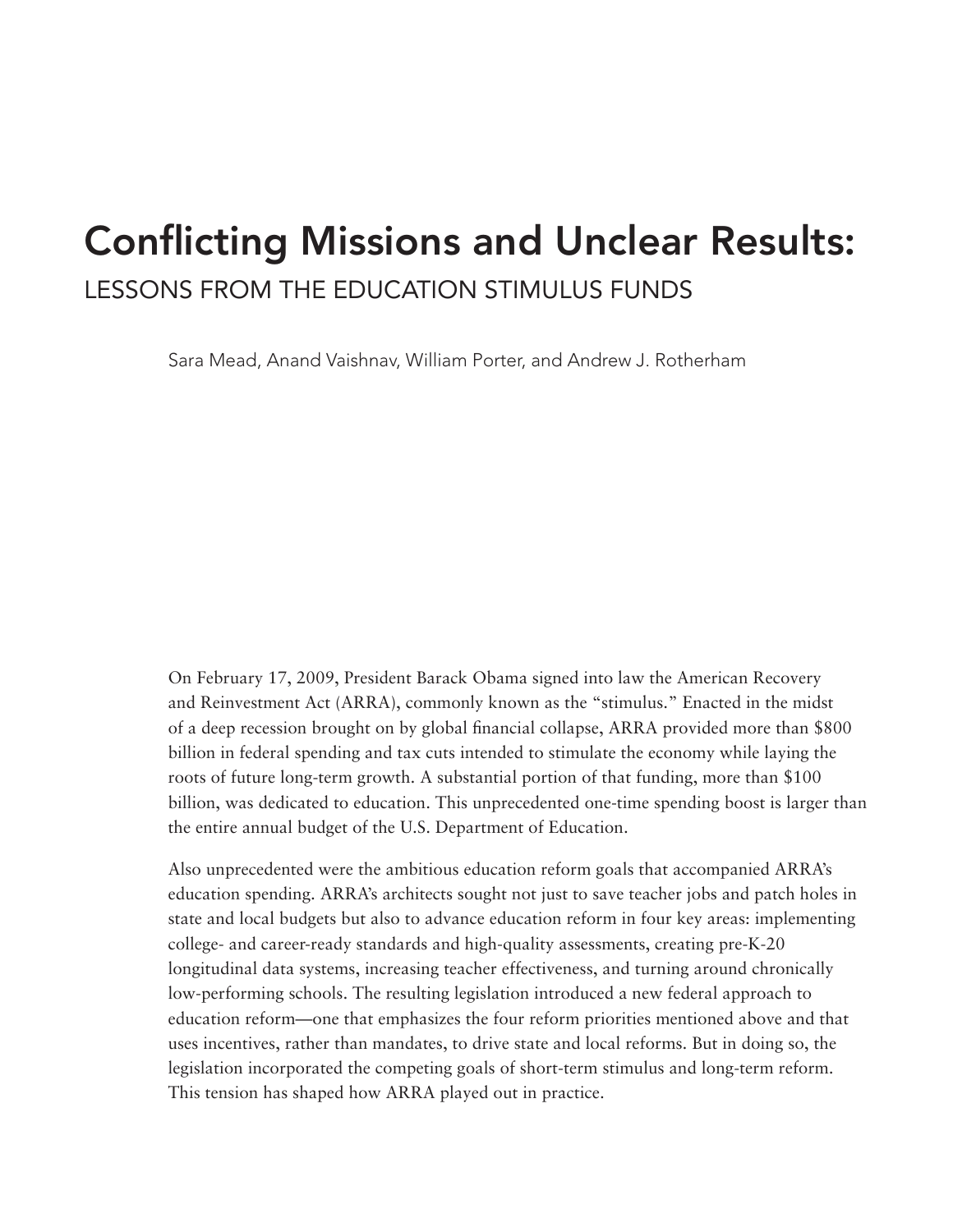Less than two years have gone by since ARRA was passed (and one year remains for districts to spend down ARRA funds), so it is still too early to fully assess ARRA's economic and reform impacts. But key themes and lessons are beginning to emerge, with implications for future state and federal stimulus and education reform efforts.

Recognizing that the unprecedented flow of ARRA funding into education created both potential pitfalls and opportunities, the William & Flora Hewlett Foundation supported the efforts of 10 national and state-based organizations to disseminate information and analysis on ARRA and help states and local school districts make good use of ARRA funds. Half of the grantees—the Center on Education Policy, the Council of the Great City Schools (CGCS), Editorial Projects in Education, the New American Foundation, and the University of Washington's Center on Reinventing Public Education—have focused on helping to document exactly how ARRA funds have been distributed to and used by states and districts. The other grantees—the American Institutes for Research (AIR), the Aspen Institute, the California County Superintendents Educational Services Association (CCSESA), Education Resource

#### SIDEBAR 1

# Grantees of the William and Flora Hewlett Foundation

In 2009, the William and Flora Hewlett Foundation awarded about \$3 million in grants to enable 10 organizations to undertake work designed to support wise use of American Recovery and Reinvestment Act (ARRA) funds. Some of these organizations received funding to assist a subset of school districts in strategic uses of American Recovery and Reinvestment Act (ARRA) dollars and overall budget planning. Others received funding to impart to policymakers and the public an understanding of the impact of stimulus dollars. Here are the 10 grantees:

The American Institutes for Research (AIR) works with the California Collaborative on District Reform on the strategic use of stimulus funds specifically concerning turnaround schools.

The Aspen Institute supports an existing network of superintendents and sets up a new network of chief financial officers

to improve the alignment of resources with strategic goals.

The California County Superintendents Educational Services Association (CCSESA) works with a subset of districts to generate templates, tools, and strategic advice to guide the local implementation of stimulus dollars.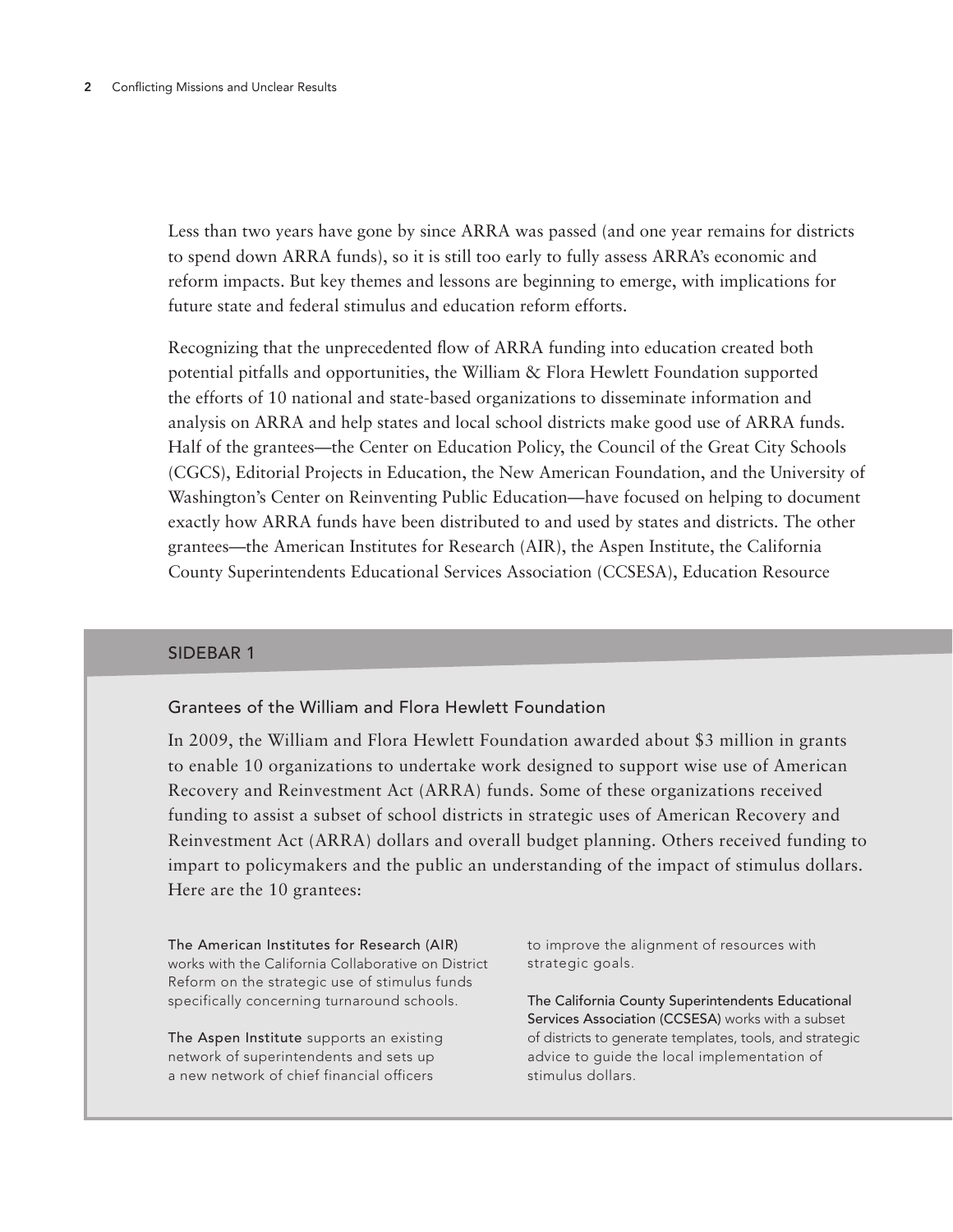Strategies (ERS), and the Policy Innovators in Education Network—have focused on providing direct assistance to states and districts in making choices about the use of ARRA funds. (See Sidebar 1 for a list of grantees.)

These organizations have acquired a deep and unique understanding of the impacts of ARRA on the ground, both in school systems that received extra help and counsel to use ARRA funds wisely and in those that did not. This paper draws on and synthesizes this understanding to independently identify key themes and lessons emerging from state and district experiences with ARRA. Through an analysis of Hewlett grantees' publications and work as well as interviews with both Hewlett grantees and district leaders, the authors of this paper have identified these emerging lessons and their broader implications for education policy and practice. Although the work of the Hewlett grantees plays a key role in informing this analysis, the conclusions presented here are those of the authors alone and do not necessarily represent the views of the Hewlett Foundation or its grantees.

The Center on Education Policy (CEP) produces reports to help national policymakers understand how states are implementing stimulus dollars in education.

The Center on Reinventing Public Education (CRPE) produces fiscal analyses and research briefs that serve as tools to guide stimulus spending and districts' strategic budgeting.

The Council of the Great City Schools (CGCS) provides technical assistance to large urban school districts on effective ways of spending federal stimulus dollars and surveys member districts on stimulus use.

Editorial Projects in Education (EPE) supports coverage in *Education Week*

and www.edweek.org of the impact of the stimulus package on education.

Education Resource Strategies (ERS) provides technical assistance and support to urban school districts in spending stimulus money and reallocating resources to maximize student performance.

The New America Foundation (NAF) supports the Federal Education Budget Project, which provides in-depth information about federal education spending.

The Policy Innovators in Education Network (PIE Network) supports the initiative to strengthen education advocacy organizations in leveraging ARRA for education reform.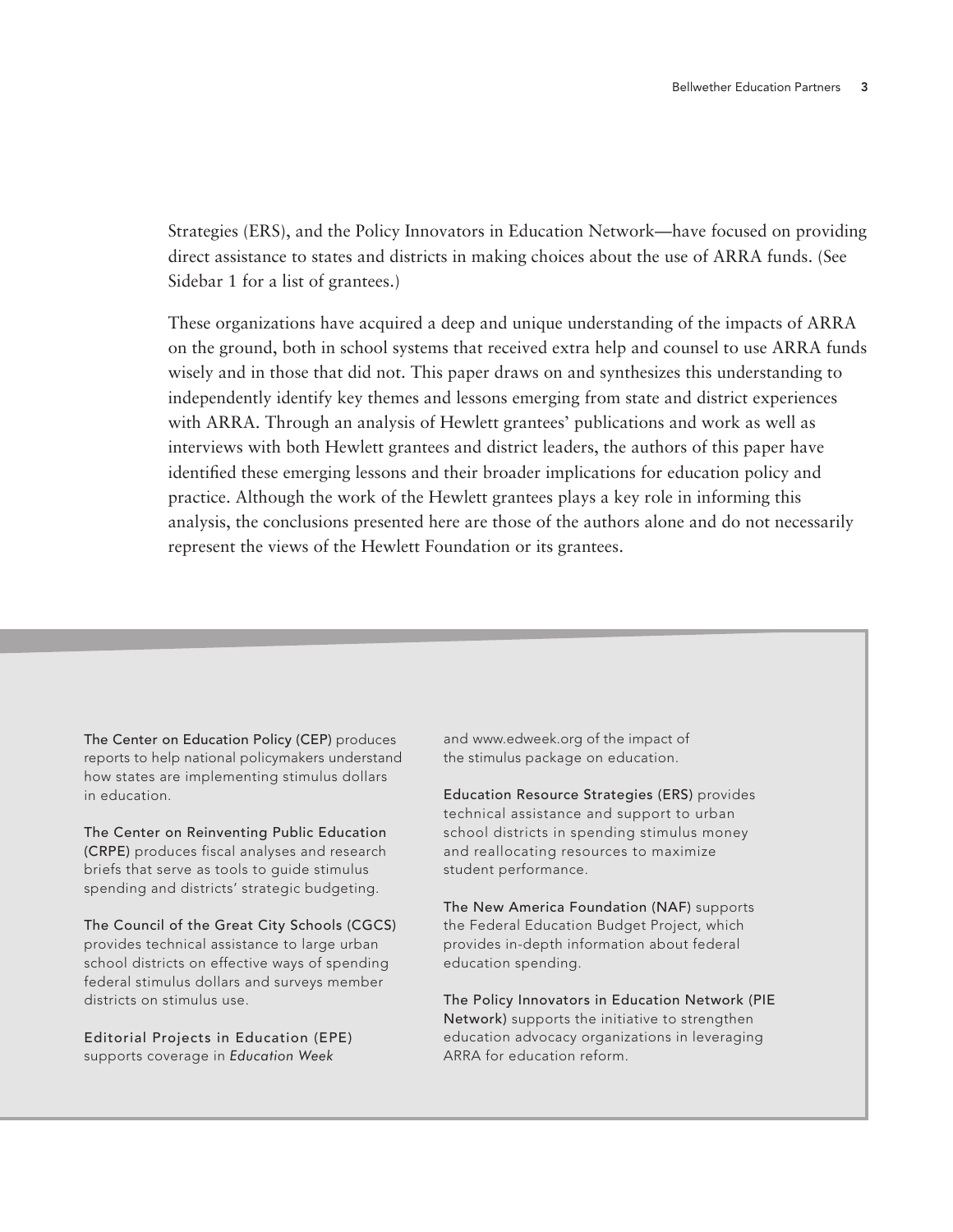Several key themes emerge from states' and districts' experiences implementing ARRA:

- » Districts used ARRA funds primarily to maintain spending levels in the face of state and local budget cuts. But some districts also used ARRA funds concurrently to move forward with reforms, particularly in the area of human resources.
- » Mixed messages from senior officials at the Department of Education, multiple competing priorities, and delays in receiving official guidance from the Department of Education and states created confusion at the district level about the purpose of ARRA funds and how they should be used to preserve jobs and advance reform.
- » In many districts, inertia and existing processes, rather than reform priorities, drove allocation and distribution of ARRA resources.
- » In districts that did use ARRA for a more strategic end, local leadership, greater capacity, and idiosyncratic local factors, rather than federal policy decisions, were the causes.
- » Budget pressures on states and districts are proving to be even greater and longer-lasting than initially expected and are a long-term and systemic problem rather than a temporary one.

These emerging themes have implications for education policy and practice, not only in the event of additional stimulus funding but for any policy efforts to use federal dollars to drive reform in elementary and secondary schools:

- » Federal policymakers should not expect federal funds that are not attached to clear reform requirements to generate reform. Policymakers can combine stimulus and reform but must acknowledge the trade-offs, structure the funding accordingly, and communicate their priorities and goals clearly to recipients of funds.
- » Federal policies that prevent districts from using stimulus funds for practices known to be ineffective may be more effective than policies that encourage spending those funds on new reform activities.
- » Federal policies and spending should be crafted with the goal of helping districts make hard choices to address unsustainable cost structures rather than simply postpone the tough decisions.
- » Where possible, federal education policies should help districts become fundamentally more strategic and effective and should not focus narrowly on specific reforms.
- » Policymakers at all levels—federal, state, and local—must support strategies that build data, analytic, and research capacity to help districts use resources more strategically, especially in the current fiscal climate. Lack of district capacity is an enormous obstacle to implementing change.
- » Advocacy organizations can play a valuable role in providing political cover for districts and states that make tough choices.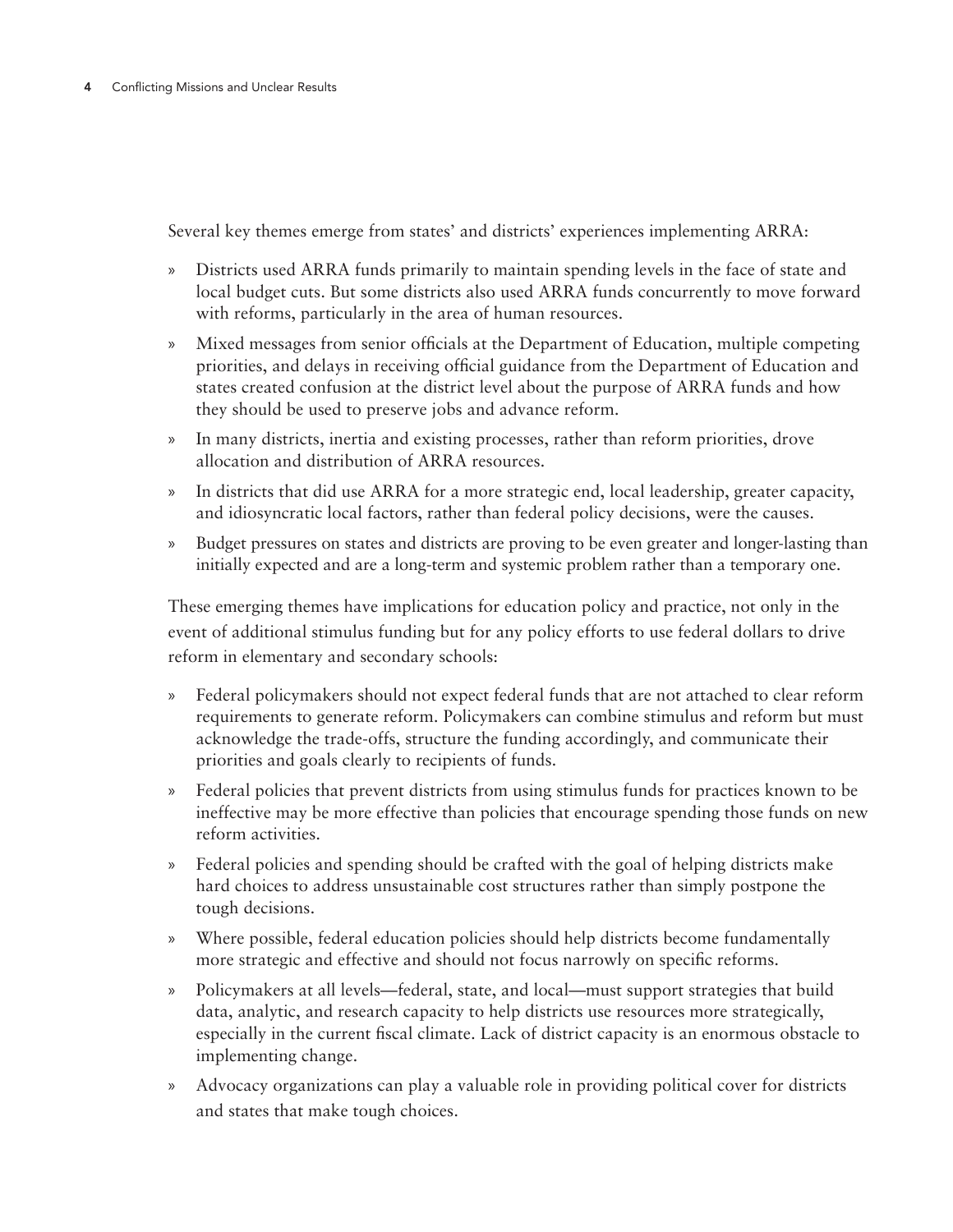#### Short-Term Stimulus, Long-Term Investment

In late 2008, a global financial crisis plunged the United States and world economies into the worst recession since the Great Depression. Economists, Congressional leaders, and the incoming Obama administration agreed on the need for federal fiscal stimulus to restore economic growth. But some national opinion and policy leaders, including Obama administration officials, also argued that the nation could not afford a stimulus that was merely stimulus. Beyond pumping federal dollars into the economy to stimulate demand and create jobs, stimulus spending offered an opportunity to make strategic investments in key national needs and thus create a solid foundation for sustained economic growth coming out of the recession. President Obama's inaugural address summed up this line of thinking:

*The state of our economy calls for action, bold and swift. And we will act, not only to create new jobs, but to lay a new foundation for growth. We will build the roads and bridges, the electric grids and digital lines that feed our commerce and bind us together. We'll restore science to its rightful place, and wield technology's wonders to raise health care's quality and lower its cost. We will harness the sun and the winds and the soil to fuel our cars and run our factories. And we will transform our schools and colleges and universities to meet the demands of a new age.1*

As this quote illustrates, education was central to the concept of the stimulus as both shortterm relief and investment in long-term economic growth, and this is one reason that ARRA included substantial and unprecedented funding for education. Owing to record state budget deficits and falling home prices that lowered local property tax revenues, school districts across the country faced the threat of major cuts in education spending. The hope was that federal stimulus for education could maintain education services and counter the retractionary economic impacts of state and local cuts while serving as an investment in the nation's human capital and future economic growth. Some policymakers and education reformers saw an even greater opportunity: By attaching education reform requirements to stimulus funds, federal policymakers could accelerate state and local progress on education reform. The ARRA legislation ultimately reflected this strategy of using short-term relief to produce long-term benefits.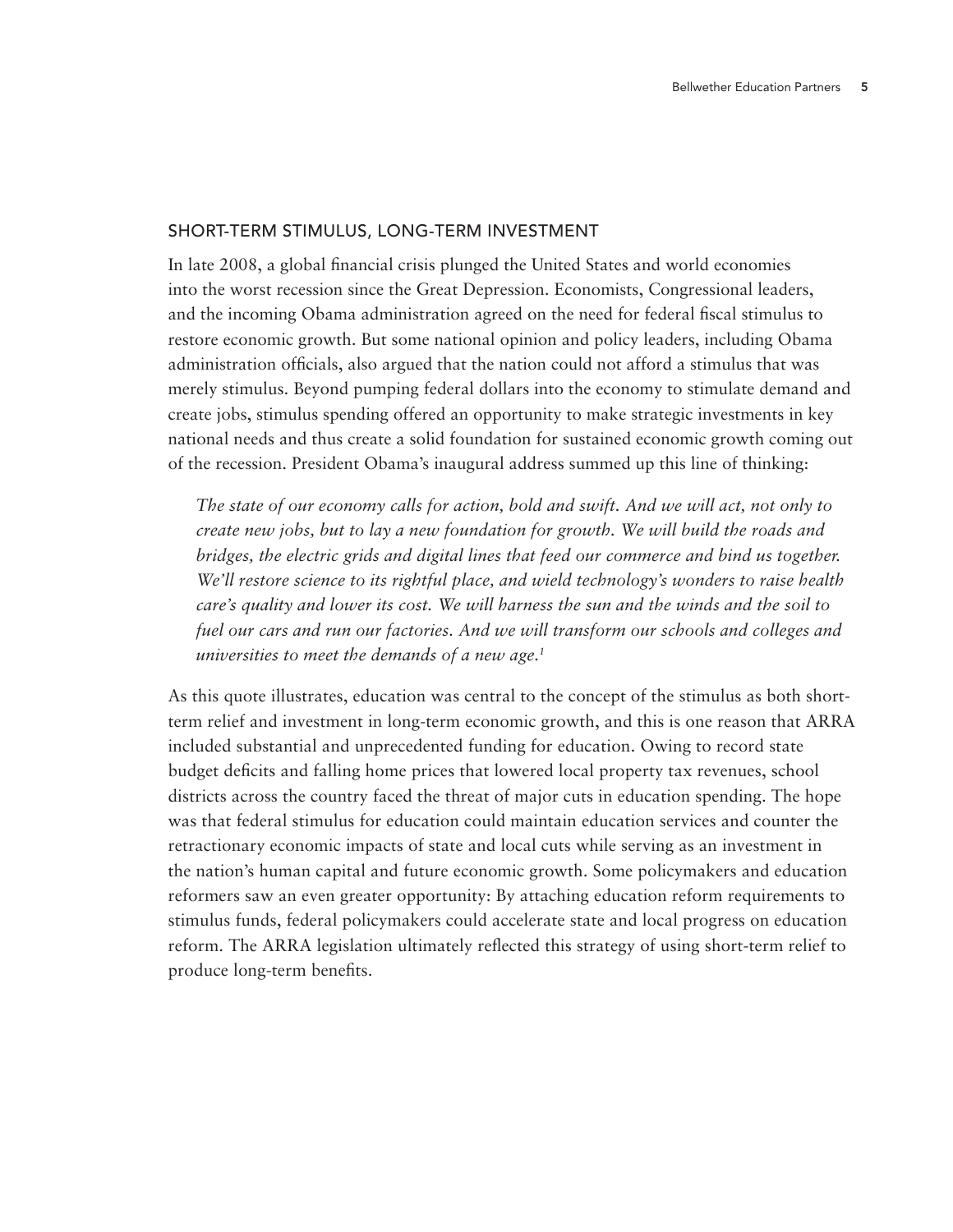#### Education Funding and Reform in ARRA

ARRA included more than \$100 billion in funding for education. Some of that funding was dedicated to college financial aid or to early childhood education programs. But the aid package included more than \$70 billion in funding for public elementary and secondary schools and institutions of higher education. This amount is greater than the entire annual budget of the U.S. Department of Education (\$62.3 billion in 2009 for both pre-K-12 and postsecondary education programs).*<sup>2</sup>* Table 1 provides a breakdown of ARRA funds for key education programs.

# **TABLE 1**

# American Recovery and Reinvestment Act (ARRA) Funding for Education

#### STATE FISCAL STABILIZATION FUND

| <b>Education Stabilization Fund</b> | $$39.75$ billion |
|-------------------------------------|------------------|
| <b>Government Services Fund</b>     | $$8.85$ billion  |
| Race to the Top                     | $$4.35$ billion  |
| Investing in Innovation             | \$650 million    |

#### One-time increases in existing federal education programs

| Title I Grants to Local Educational Agencies                        | \$10 billion   |
|---------------------------------------------------------------------|----------------|
| Title I School Improvement Grants                                   | \$3 billion    |
| Individuals with Disabilities Education Act (IDEA) grants to states | \$11.7 billion |
| <b>IDEA Infants and Families</b>                                    | \$500 million  |
| McKinney-Vento Homeless Education                                   | \$70 million   |
| <b>Education Technology State Grants</b>                            | \$650 million  |
| Statewide Longitudinal Data Systems grants                          | \$250 million  |
| Teacher Incentive Fund                                              | \$200 million  |
| <b>Impact Aid Construction</b>                                      | \$100 million  |
| <b>Teacher Quality Partnerships</b>                                 | \$100 million  |

Source: New America Foundation, Federal Education Budget Project, http://febp.newamerica.net/ background-analysis/american-recovery-and-reinvestment-act.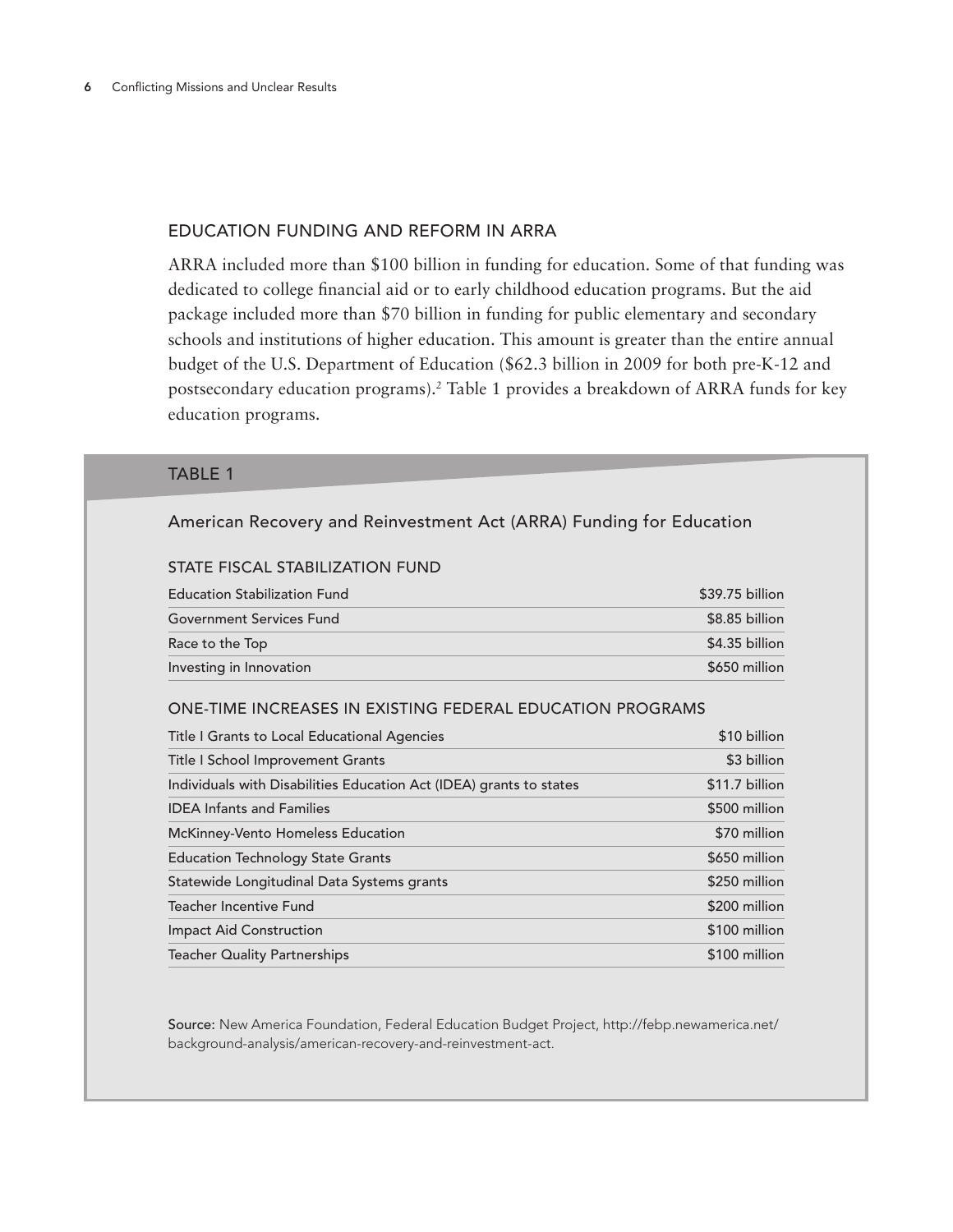The largest portion of ARRA funding for education is the \$48.6 billion State Fiscal Stabilization Fund (SFSF), which was intended to fill gaps that the economic crisis brought about in state funding for public education and other services. Funds are distributed to states according to a formula based on population (Figure 1). States must use 81.8 percent (\$39.75 billion) of SFSF funds to support public elementary and secondary schools and postsecondary institutions. States may use the remaining 18.2 percent (\$8.85 billion) to maintain government services, such as education, public safety, or other services. States may choose how to divide the \$39.75 billion in Education Stabilization Funds between K-12 and postsecondary education (most states allocated the majority of funding for K-12). Funds allocated to elementary and secondary education are distributed directly to local educational agencies according to formulas specified in ARRA. States do not control how this money is spent.\*



<sup>\*</sup> The formula for allocating Education Stabilization Funds (ESF) to school districts is complex. States must use ESF to bring funding distributed to local education agencies under the state's school funding formula up to 2008 or 2009 funding levels (whichever is higher). States may also use ESF to increase funds received by districts from the state's school funding formula to above 2008 or 2009 levels; but this is allowed only if, prior to October 1, 2008, the state passed legislation that required an increase in state education funding to improve adequacy and equity in school funding. Any funds remaining after states distribute funds to districts under these provisions are distributed to districts according to the Title I funding formula.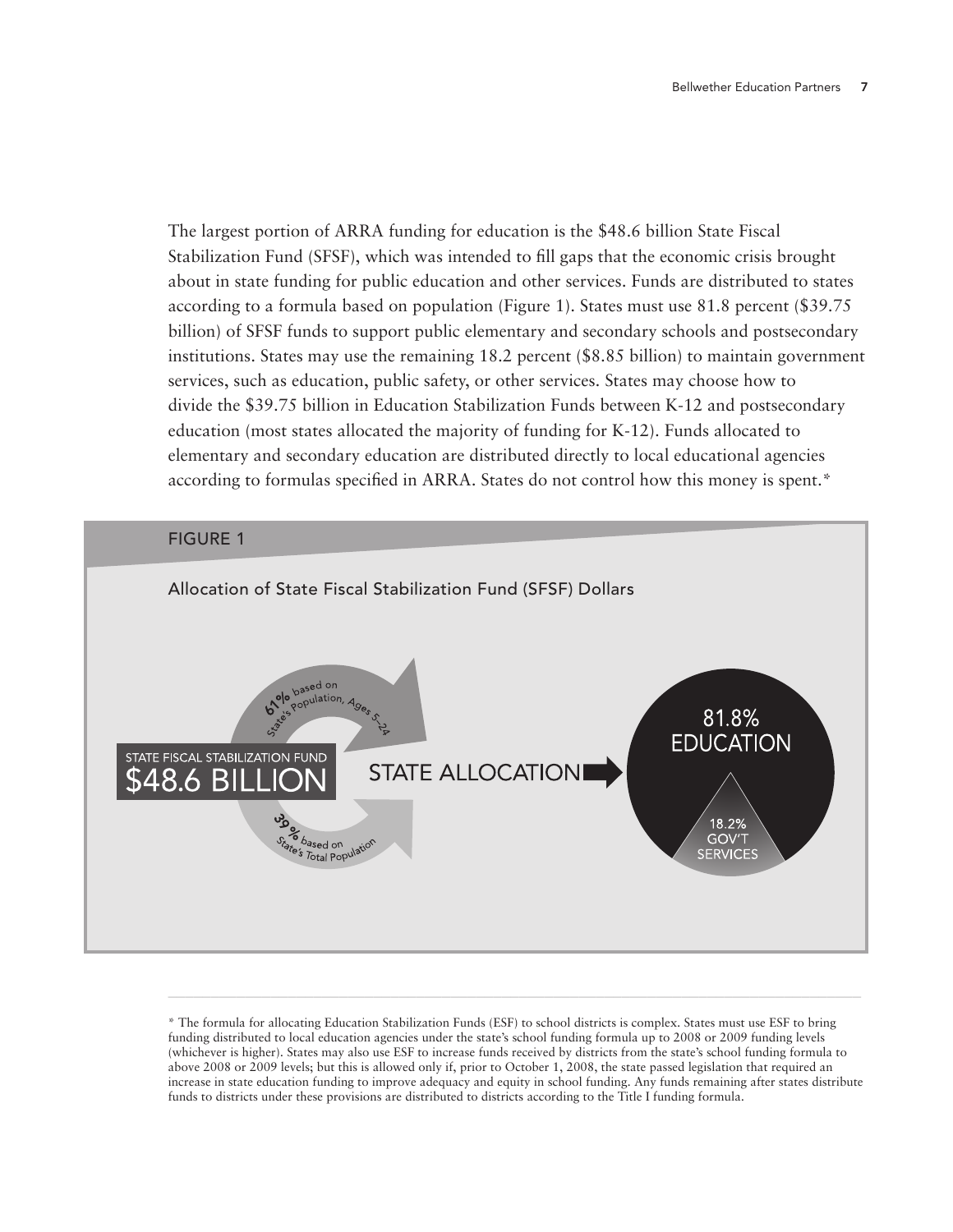The SFSF reflects the "stimulus" element of ARRA and was designed to move money rapidly out of federal coffers in order to create jobs and stimulate demand. To speed the distribution of SFSF funds, the Department of Education adopted a streamlined process that allowed states to receive up to 67 percent of funds (and in exceptional cases as much as 90 percent) within two weeks of submitting an application and assurances to the Department.

But the ARRA legislation also grafted a reform component onto SFSF's stimulus. To receive SFSF funds, states must commit to take actions to advance education reform in four "assurance" areas spelled out in the law:

- » increasing teacher effectiveness and addressing inequities in the distribution of highly qualified teachers,
- » creating longitudinal data systems to track students' progress from pre-K through college and careers,
- » implementing rigorous college- and career-ready standards and high-quality assessments, and
- » turning around low-performing schools.

These "four assurances" reflect the Obama administration's core education reform priorities, which the administration saw an early chance to incorporate into federal policy through the stimulus. Under the law, each state's SFSF application must detail the state's strategies to advance reform in each of these areas. States received their second payment of SFSF funding only after the Department approved their plans.

ARRA also included two smaller new education-funding programs. Race to the Top (RTT) provides \$4.35 billion for competitive grants to support state progress in the four assurance areas identified in SFSF. The Investing in Innovation fund provides \$650 million for competitive grants to allow local education agencies or nonprofit organizations to expand and develop innovative practices that improve student achievement and reduce achievement gaps.

In addition, ARRA distributes \$16.6 billion to states and school districts through one-time increases in existing federal education programs, including Title I and the Individuals with Disabilities Education Act (IDEA).

The somewhat unwieldy design of ARRA's education component, which allocates funding through more than a dozen different programs, reflects the effort to combine stimulus and reform as well as the power politics surrounding the issue of whether funds would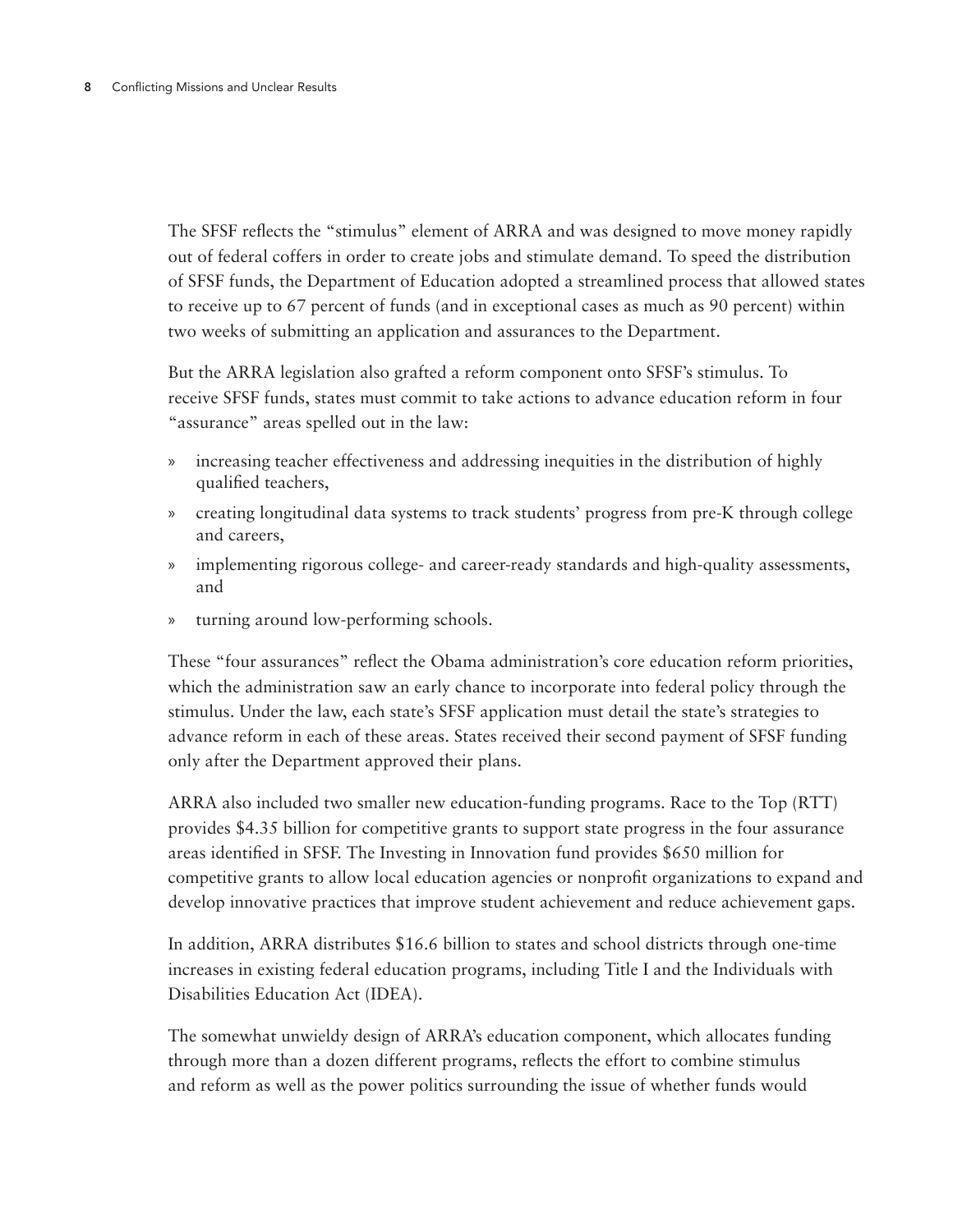be controlled at the state or local level. The three largest funding streams in ARRA—the Education Stabilization Fund component of SFSF, Title I, and IDEA—all distribute funds directly to local educational agencies via set formulas. Other ARRA-funded programs, including Investing in Innovation and the Teacher Incentive Fund, distribute funds directly from the federal government to local and nonprofit groups on a competitive basis. The ARRA programs that give states the greatest discretion in how funds are used—RTT, School Improvement Grants, and Statewide Longitudinal Data Systems grants—are all tied closely to reform priorities.

#### ARRA's Impacts on Districts

ARRA funds were intended to counter the retractionary economic impact of state and local budget cuts while accelerating state and local education reform efforts. Indeed, these funds were sufficient to make up for K-12 funding shortfalls in the majority of states.*<sup>3</sup>* But in many cases, the funds simply helped districts tread water, as several states reduced education budgets by roughly the same amounts they received in ARRA allocations. Connecticut, for example, factored its \$542 million in SFSF funds into existing state grants, enabling it to supplant state dollars with stimulus funds.*<sup>4</sup>* Massachusetts cut \$412 million from its state aid to K-12 schools and filled the hole with its SFSF allocation.*<sup>5</sup>* This approach was taken in states nationwide;*6* as a result, more than two thirds of districts around the country experienced a decline in funding from non-ARRA sources in 2009-10. In 43 percent of those districts, SFSF funds made up for less than half of the decrease.*7* Among the largest urban districts, 75 percent reported that ARRA funds were insufficient to make up for state and local funding cuts.<sup>8</sup> No wonder that even with ARRA funds—45 percent of districts laid off staff in fiscal year 2009.*<sup>9</sup>*

As a result, most districts have used ARRA funding—particularly SFSF funds—primarily to "backfill" state and local budget cuts and preserve existing programs, services, and educator jobs. Over 60 percent of districts that received SFSF funds report using them to save or create teaching jobs—collectively the most common use of funds.*10* ARRA funds enabled Boston, for example, to save 215 educator and support staff jobs. Long Beach, which, like many other California districts, used ARRA funds to backfill an 18 percent state budget cut, saved 350 instructional staff positions (out of an estimated 47,000 California education jobs saved with ARRA funding).*11*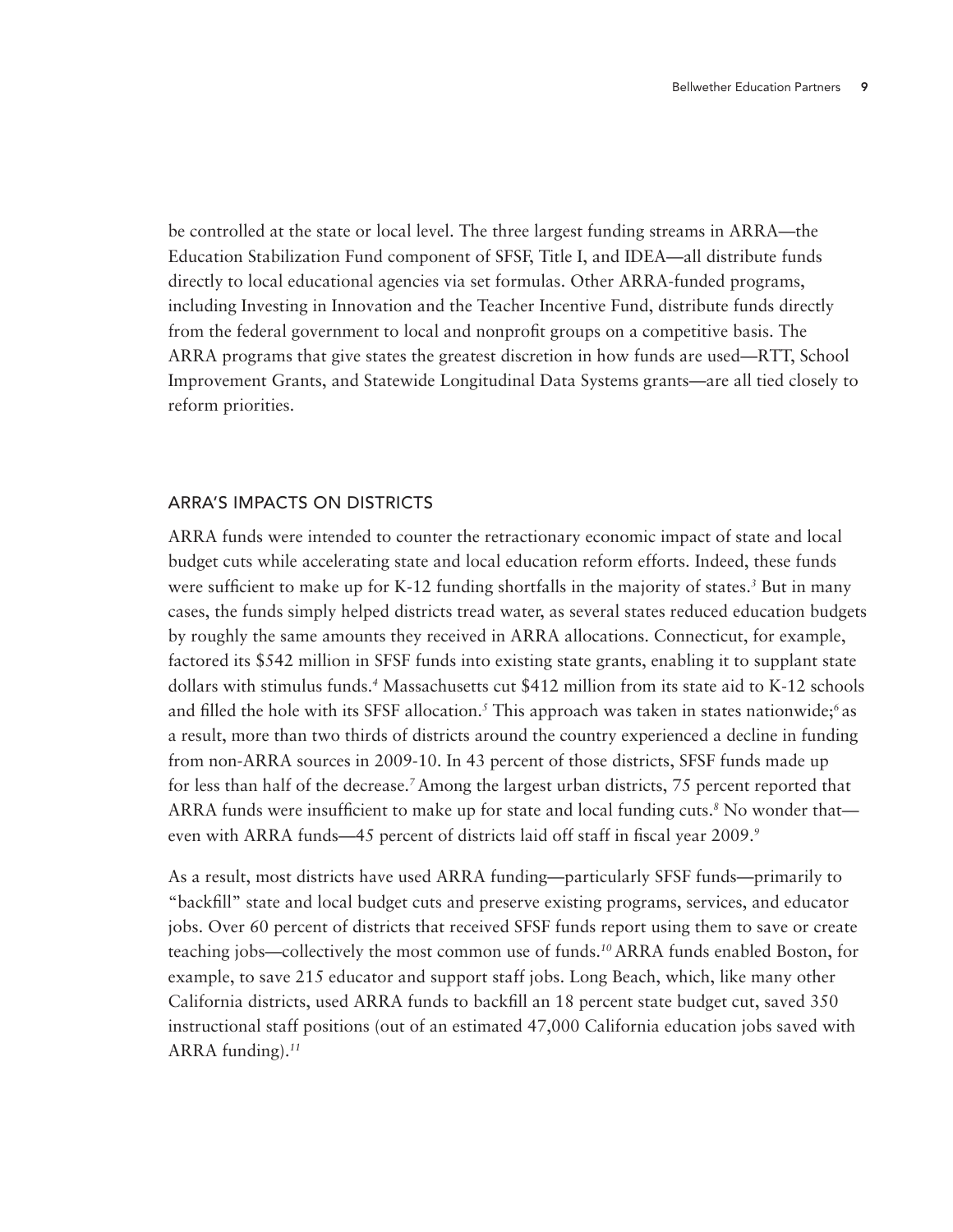But state and local revenue losses are not the only reason ARRA funds primarily supported "more of the same." The attention to budget backfill has obscured important complexities and lessons about how districts think about allocating resources for education in the face of dueling imperatives for both reform and budget-cutting.

In addition to documenting how most districts and states have used ARRA funds (as described above), Hewlett Foundation grantees contributed to an understanding of how a few districts bucked the trend and used ARRA funding more strategically to address reform priorities and long-term needs. Rather than just backfilling state and local budget cuts, some exceptional districts used ARRA funds to advance reforms, make critical one-time investments in infrastructure and capacity, hire or retain staff critical to reform goals, or better align resource allocations with district reform goals.

Since both reform and budgetary constraints are likely to be key forces shaping education policy and practice for the near future, it is critical that reformers and policymakers understand why ARRA funds had limited reform impacts in most districts and why some districts were able to act more strategically than others. A careful look at the experiences of districts and the work of the Hewlett grantees throws some important themes into relief.

# Conflicting Messages Cause Confusion

Districts experienced considerable confusion about the purpose of ARRA funds and how they should be used. This confusion undermined the ability of districts to make optimal decisions regarding the strategic use of ARRA resources.

It is no surprise that districts were confused. Rhetoric from the highest levels of the administration sent contradictory messages about the purpose and use of ARRA funds. Education Secretary Arne Duncan stated in a speech,

*Congress and the Obama administration are investing a large share of the stimulus funding to stabilize our states so we can protect kids, save teaching jobs—and also drive reforms. …We're not just facing an economic crisis in America. We're facing an education crisis. A University of Washington report says up to 600,000 education jobs are at risk. But we're also facing a historic opportunity to remake public education—a once-in-alifetime chance to lift the quality of education for every child in America. I call it the perfect storm for reform.12*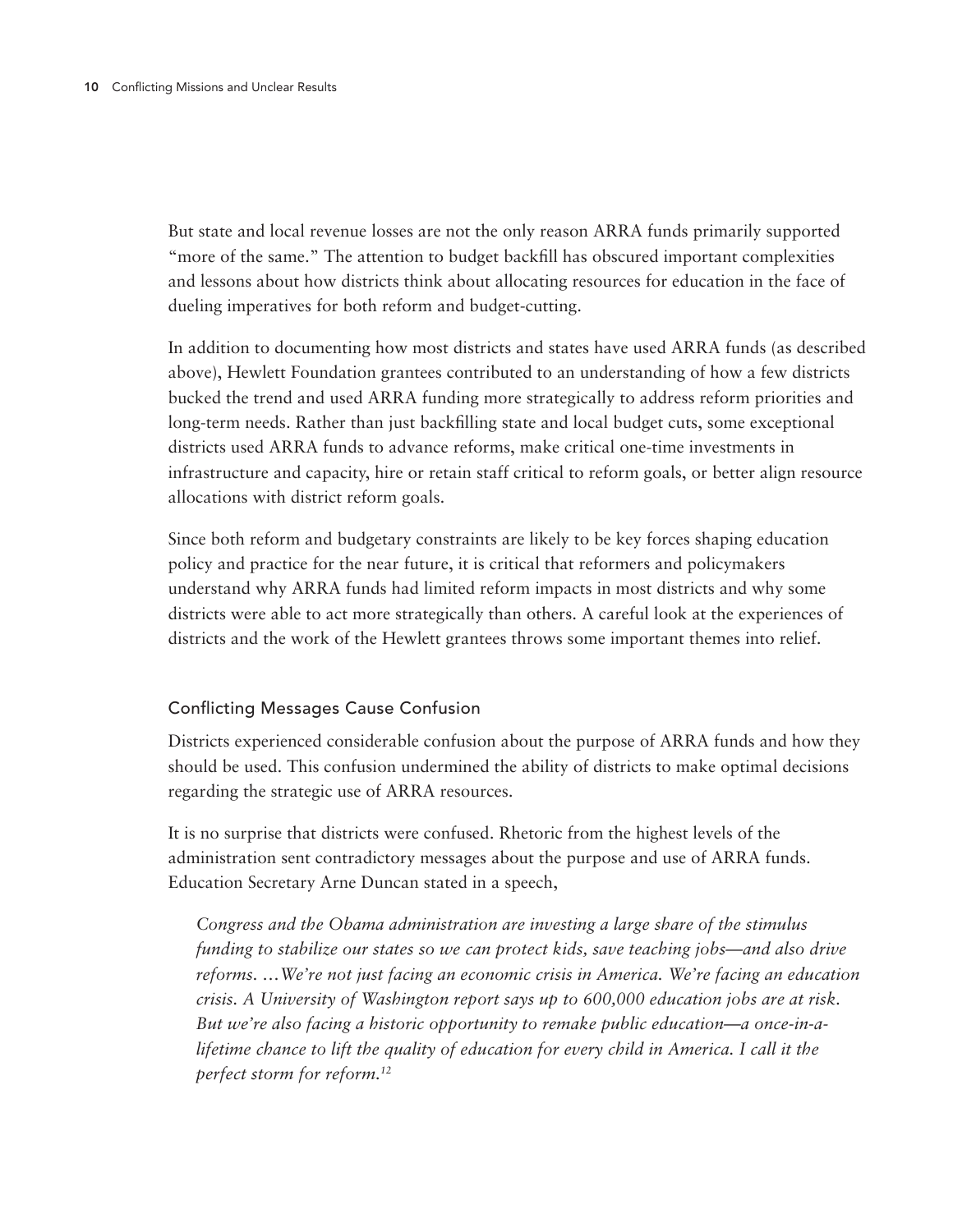These mixed messages continued in the Department's official SFSF guidance, which included additional priorities that further confused districts. The Department's guidance to districts spelled out four "guiding principles" for use of ARRA funds.*13* As shown in Figure 2 (which was taken from Department guidance materials), districts were directed not only to use ARRA funds to simultaneously save jobs and advance reform but also to "ensure transparency and accountability in the use of funds" and "thoughtfully invest one-time funds" to avoid the "spending cliff" when ARRA funds run out.



Exacerbating the confusion, the U.S. Department of Education and state departments of education were slow to release guidance on the use of ARRA funds. In one case, guidance arrived eight months after an award had been granted. As states and districts finalized their budgets for the upcoming school year, these delays and the associated uncertainties complicated efforts to plan and to use stimulus dollars in strategic ways.*<sup>14</sup>*

Districts struggled to reconcile the competing emphases on saving jobs, advancing reform, and avoiding funding cliffs. But in many cases, the cliffs have not been avoided at all. By using ARRA funds to save jobs and offset budget cuts, many districts have merely postponed the pain of those cuts. Moreover, the one-time nature of ARRA funds may have made districts less willing to use these dollars to support ongoing reform. In fact, fully half of district leaders surveyed said that the conflict between balancing long-term spending priorities and the shortterm nature of ARRA funds created a "major problem" in their use of these funds.*<sup>15</sup>*

"As a finance person, you don't like to spend money on ongoing expenses when you only have a two-year resource commitment," said Matthew Stanski, chief financial officer (CFO)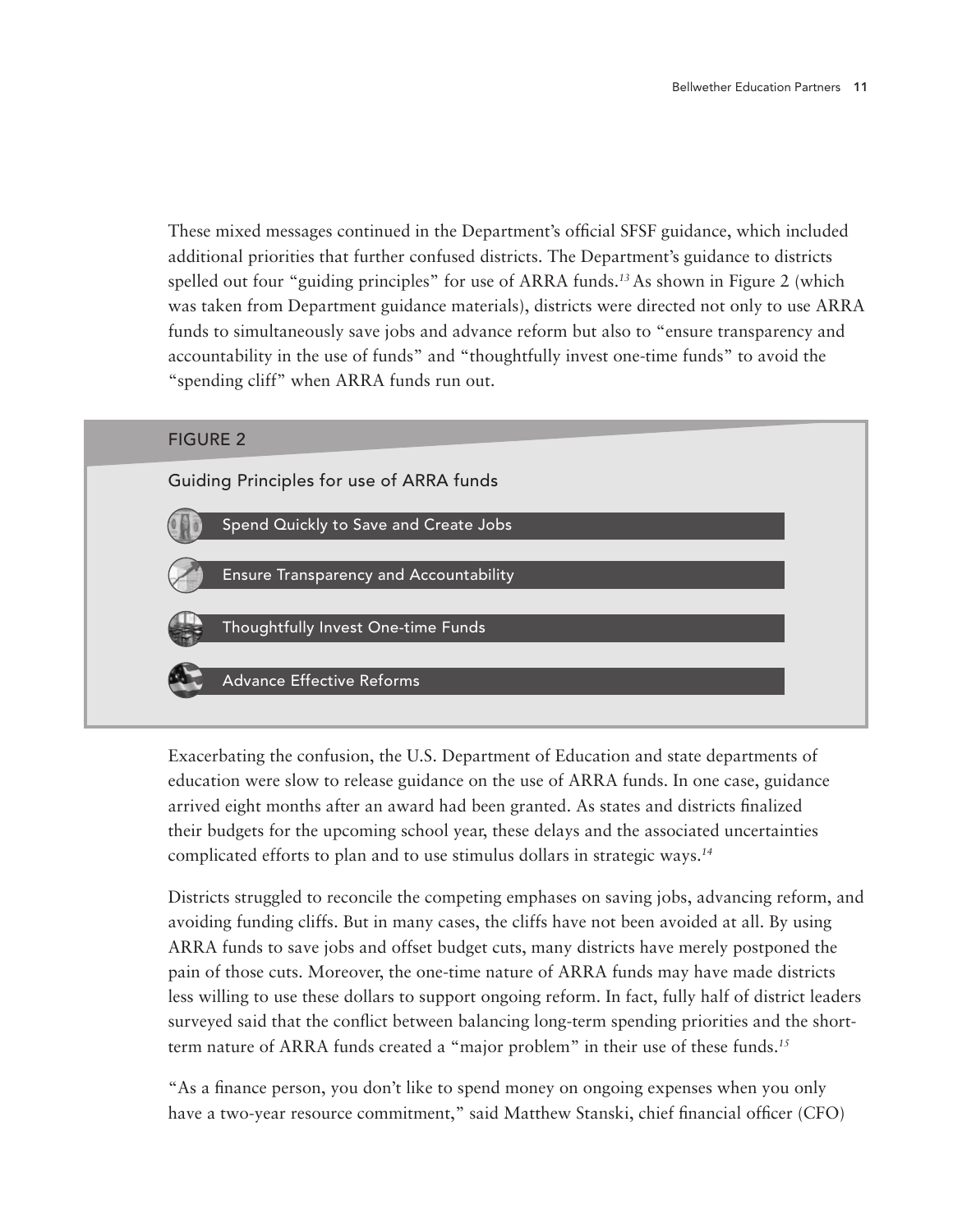of the 130,000-student Prince George's County Public Schools in Maryland. "But at the same time, the guidance is telling you to save jobs and help student achievement. It was something I struggled with. It's something we're going to have to deal with in 2012."

The increased reporting requirements and emphasis on transparency and accountability in the use of ARRA funds created a sense of scrutiny that made doing something new or different seem more risky to already risk-averse district officials and thus may have made some of them less willing to use ARRA funds in new ways to advance reform.*<sup>16</sup>*

### The Power of Inertia

In the absence of clear guidance pushing them to do otherwise, districts tended to allocate new ARRA funds in largely the same way as existing funds.

In theory, the combination of ARRA and budget cuts offered districts an opportunity to strategically realign their budgets by using the cuts to eliminate ineffective or low-priority expenditures and then using ARRA funds to invest in higher-priority or proven strategies aligned with district goals. Karen Hawley Miles, president and executive director of ERS, one of the Hewlett grantees working with districts to help them use ARRA funds strategically, encouraged districts to use the stimulus to maintain not just any job, but the *right* jobs. This means that districts should use the budget cuts and stimulus as an opportunity to look at current staffing patterns and expenditures and realign staffing to better match district priorities.*17* Very few districts did this, however. The above data suggest that most used ARRA funds simply to maintain their current staff, programs, and funding levels—the predictable result of bureaucratic inertia and risk aversion. Maintaining the status quo usually seems easier and less risky, at least in the short term, than trying to change resource allocation patterns.

The decision to distribute a significant portion of ARRA funds through Title I and IDEA may have contributed to this inertia, as can be seen from the tendency of these funds to flow into the same patterns and activities as existing Title I and IDEA funds. Although there is, in fact, considerable flexibility in how Title I funds can be used, many districts are unaware of this flexibility or how to access necessary waivers and so were reluctant to use Title I funds in new or different ways. In some cases, states discouraged districts from taking advantage of flexibilities in Title I and other funding streams. Missouri, for example, insisted that districts distribute Title I ARRA funds down to the local school level rather than use them for district-wide reforms, even though federal law does not require this.*<sup>18</sup>*In other cases, state and federal authorities responded to districts' waiver requests months after receiving them, too late for districts to use waivers to implement reforms.*19*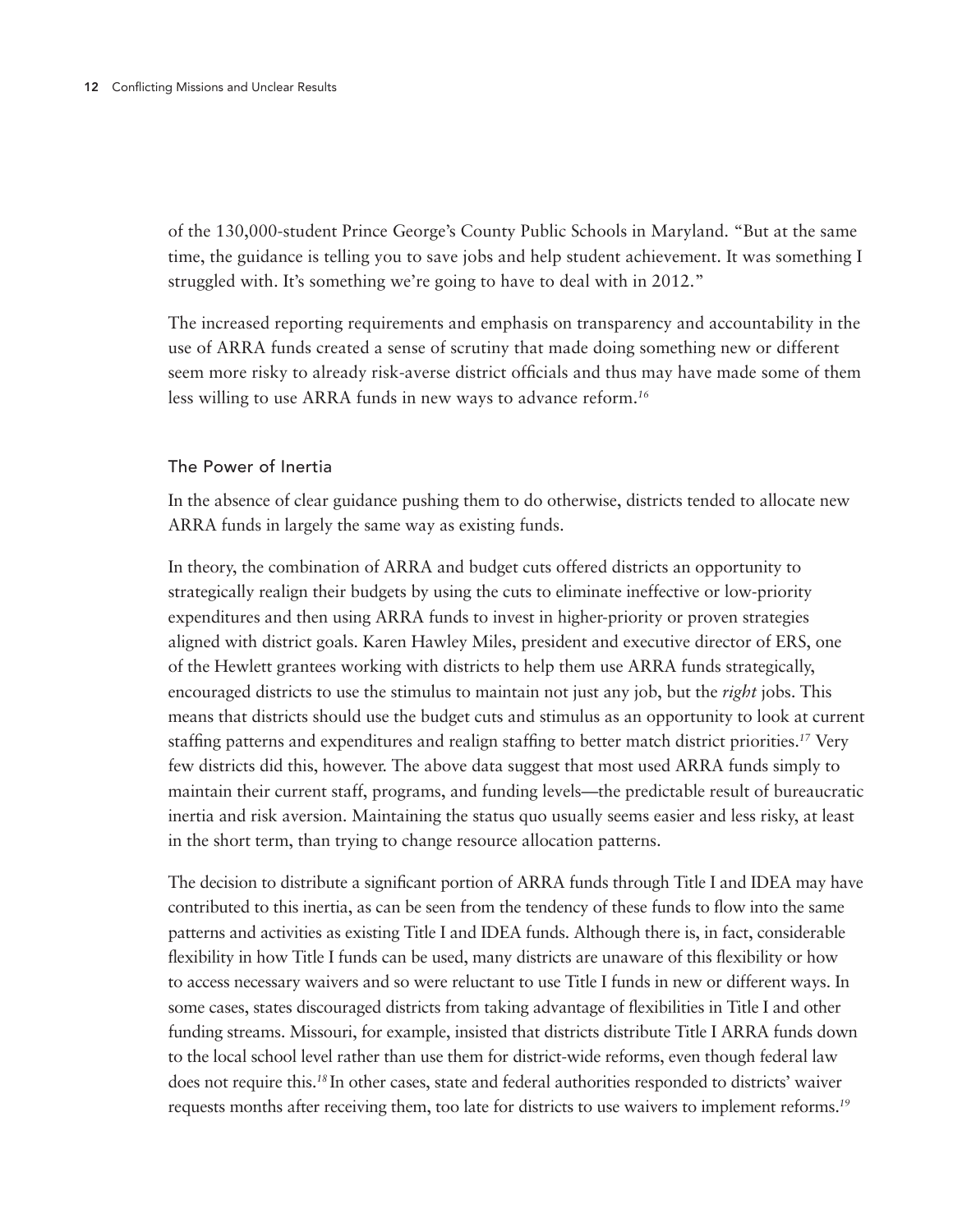# Leaving Reform to Chance

Data showing that most districts used their ARRA funds to maintain the status quo have dominated policy debates about ARRA's impacts. But this result, though problematic, should not obscure the compelling examples of districts that did, in fact, do things differently. Boston, Mass.; Charlotte-Mecklenburg, N.C.; Long Beach, Calif., Prince George's County, Md.; and Rochester, N.Y., are among those that were strategic in the cuts they made, using ARRA funds to save priority investments and advance reform goals.

Boston, for example, made one-time investments in new formative assessments and a new literacy strategy designed to improve literacy and language acquisition for English language learner students. Charlotte-Mecklenburg used the combination of budget cuts and ARRA to advance a fundamental overhaul of its approach to human resource development. Charlotte-Mecklenburg was able, among other things, to base layoff decisions on performance rather than seniority and made strategic increases in class size in order to maintain funding for academic coaches who work with new or struggling teachers. (See Sidebar 2 for more information on Charlotte-Mecklenburg.) Florida's Hillsborough County (which includes Tampa) used a portion of its Title I stimulus dollars for a teacher incentive pay program, and Seattle is using stimulus funding to support a new STEM (Science, Technology, Engineering, Math) high school program and to reform English language learner programs.*<sup>20</sup>*

How some of these districts managed this approach—when many others did not—is instructive. Where reforms occurred, they were heavily dependent on the presence of strong superintendents and other district leaders who saw an opportunity to use the combination of the budget shortfall and ARRA funds to advance a particular reform vision. The availability of outside technical assistance—as provided by Hewlett grantees ERS, the Aspen Institute's CFO Network, and the CCSESA—also made a significant difference in the ability of districts to strategically use ARRA funds in the realignment of district resources. As Susan Burr, executive director of the CCSESA, notes, to approach budget challenges from the perspective of "what should we save?" rather than "what should we cut?" is "a new way of thinking for some" districts, and one that they need support and assistance to adjust to.

Idiosyncratic local elements also played a role. For example, in Charlotte-Mecklenburg, the availability of ARRA funding happened to coincide with a five-year strategic planning process, creating unique opportunities for district leaders to use ARRA funding to facilitate reallocation of district resources to strategic reform goals.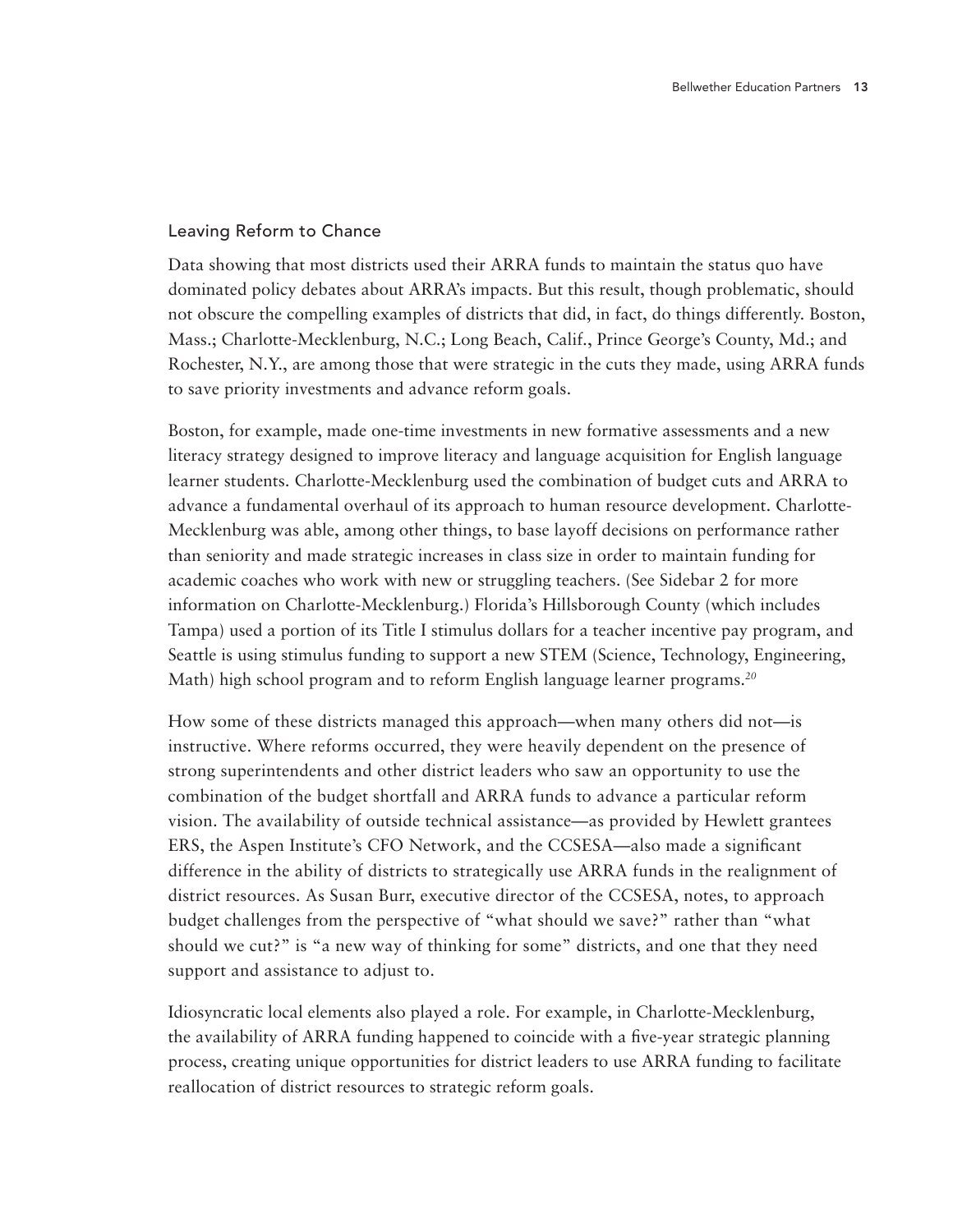But in every district where these factors came together to support reform, they did so despite the competing goals of ARRA rather than because of them. Just as often, coincidences and idiosyncratic features served to undermine reform efforts—as in several districts that were initially slated to work with ERS and the Aspen Institute's CFO Network on budget cutting and ARRA funding decisions but that dropped out because of superintendent and CFO turnover.

#### SIDEBAR 2

# Using resources strategically in Charlotte-Mecklenburg (N.C.) and Prince George's County (Md.)

The past few years have not been easy on the nation's school district chief financial officers (CFOs). Collectively, they have sliced billions of dollars from their budgets, faced skeptical members of school boards, and struggled with spending choices that range from bad to worse.

But there is a silver lining. Amidst the recent financial crises comes the opportunity to do things differently: to prioritize and reallocate resources, to have a serious conversation about spending choices, and to plumb financial and academic data to determine what programs get the most bang for the buck in helping students learn.

Two school districts—Charlotte-Mecklenburg, N.C., and Prince George's County, Md.—used the opportunity of outside research capacity, American Recovery and Reinvestment Act (ARRA) dollars, and tough budget circumstances to break new ground on reforms that previously had been confined to research briefs and policy papers.

Both Charlotte-Mecklenburg (133,000 students) and Prince George's (128,000 students) were part of a cohort of districts assisted by the Watertown, Mass.-based Education Resource Strategies (ERS), a nonprofit that helps school systems analyze their budgets and reallocate resources on strategic budget priorities. With support from the William and Flora Hewlett Foundation, ERS was able to work with at least 11 districts on spending plans and strategy. In partnership with the Aspen Institute, which convened a network of district CFOs, ERS provided comparative data and tools that these officials used to conduct deep analyses of their school systems' spending as well as the alignment—and misalignment—of that spending with strategic goals.

This work sought to help CFOs answer this question: In lean budget times—when programs and positions must be cut—how can existing resources be restructured so that they align with district priorities and support improvements in student achievement?

Charlotte-Mecklenburg and Prince George's examined a number of sacred cows in their school systems. Both eliminated tuition reimbursement for master's degrees, using research that shows that teacher effectiveness is not linked to teachers' having additional degrees or credentials. Charlotte-Mecklenburg also made performance in the classroom, not seniority, the basis for teacher layoffs.

Both districts also made strategic increases in class sizes. Although class size reduction is popular with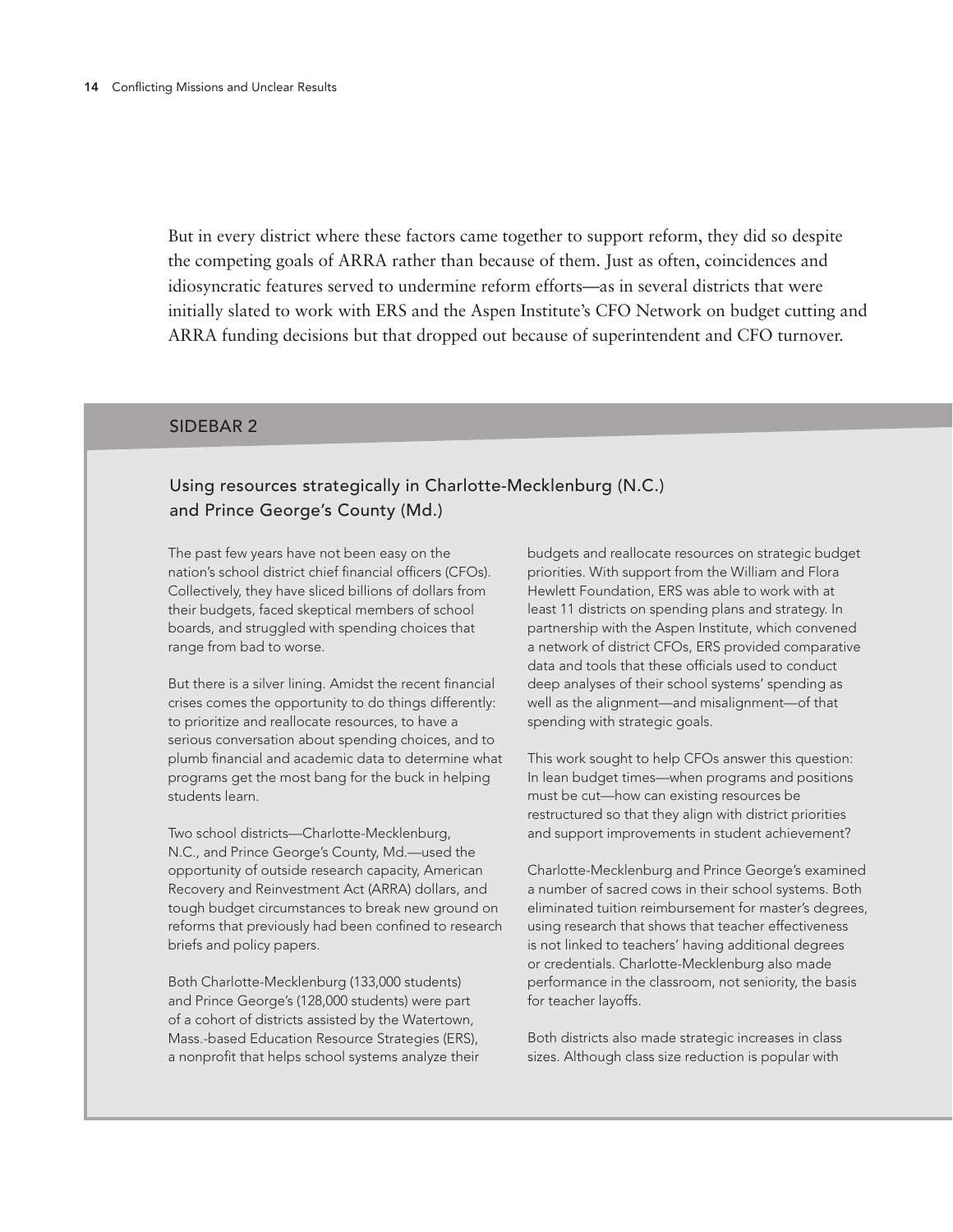In the absence of much stronger reform imperatives and in the presence of conflicting guidance and priorities, reform was left largely to chance. It is not surprising that most districts followed the pull of inertia and used ARRA funds to sustain status quo practices rather than consider the bigger opportunity (and imperative) of using these funds as a bridge to investments in important reforms. But the districts that did otherwise offer lessons for policymakers and models for practitioners.

families and teachers, research has shown that **county, A.**<br>Go  $t$  denotes, research nas shown that  $\sim$ smaller class sizes produce the greatest gains in early elementary school and have little to no effect in the upper grades. Moreover, research indicates that mo thons in class sizes of between zo and 30 students have no discernable impact on student decided that maintaining class size reductions system-3 bu wide was less effective than raising teacher quality that is that is a student of the students of the students<br>And the students of the students of the students of the students of the students of the students of the studen through professional development and coaching. The district kept class size the same in pre-kindergarten and kindergarten but raised classes by two students in But grades 1 through 12. The move saved \$26 million and V eliminated 350 teaching positions. (Because the loss fu of positions was accomplished through attrition, there  $\mathbf{S}$ .) with at least with at least with at least with at least  $\mathbf{W}$ marginal reductions in class sizes of between 20 and learning. On the basis of this research, Prince George's were no layoffs.)

 $11$  districts on spending plans and strategy. Matthew Stanski, CFO for Prince George's, said that the th this research helped him make the case for a politically tough reform to his district's board of education.

these officials used to conduct deep analyses "The data really shows that money spent on building  $\blacksquare$ capacity is much better and has greater impact on<br>student achievement than keeping class sizes where student achievement than keeping class sizes where<br>they were," Stanski said. "That's how we framed the argument. We didn't cut coaching or professional  $t$  because we fell it was necessary to  $\epsilon$ build the capacity of current teaching staff. Instead capacity is much better and has greater impact on development, because we felt it was necessary to

Charlotte-Mecklenburg and Prince George's of having 24 students, you have 26 now, but you can be a more effective teacher. There are resources still available for you to grow professionally and become a reimbursement for master for masterial and master  $\alpha$  master  $\alpha$ 

research that shows that teacher effectiveness Similarly, Charlotte-Mecklenburg kept class sizes at their normal levels for grades kindergarten through<br>-3 but increased classes by one student in grades 4 through 12, saving \$6.2 million, according to CFO Sheila Shirley.

Both districts also made strategic increases in class sizes. Although class size reduction is But these changes will take each district only so far. popular with families and teachers and teachers and teachers, respectively. funds running out after 2012, and no relief appearing on the horizon, Stanski, Shirley, and their colleagues will have even tougher reductions and strategic<br>conversations ahead of them. One tactic is sharing conversations anead or them. One tactic is snamig<br>the research with their school-board members so earch with their school-board members so they can be equipped to address questions in their linges about why certain programs got the axi Sharing examples of best practice across districts something the Aspen Institute's CFO Network<br>. facilitates—also can help.<br>Facilitates—also can help. With ARRA dollars drying up, the so-called "edujobs" will have even tougher reductions and strategic communities about why certain programs got the axe.

"The whole conversation started as a resource  $k$ ept conversation started as a resource the same in preand kindergarten but raised classes by two reallocation discussion," Shirley said. "But it became a little more of, 'What can we live without? What will  $s$ saved  $s$ 1 million and eliminated 350 teaching 350 teaching 350 teaching 350 teaching 350 teaching 350 teaching 350 teaching 350 teaching 350 teaching 350 teaching 350 teaching 350 teaching 350 teaching 350 teaching 35 do the least harm?'"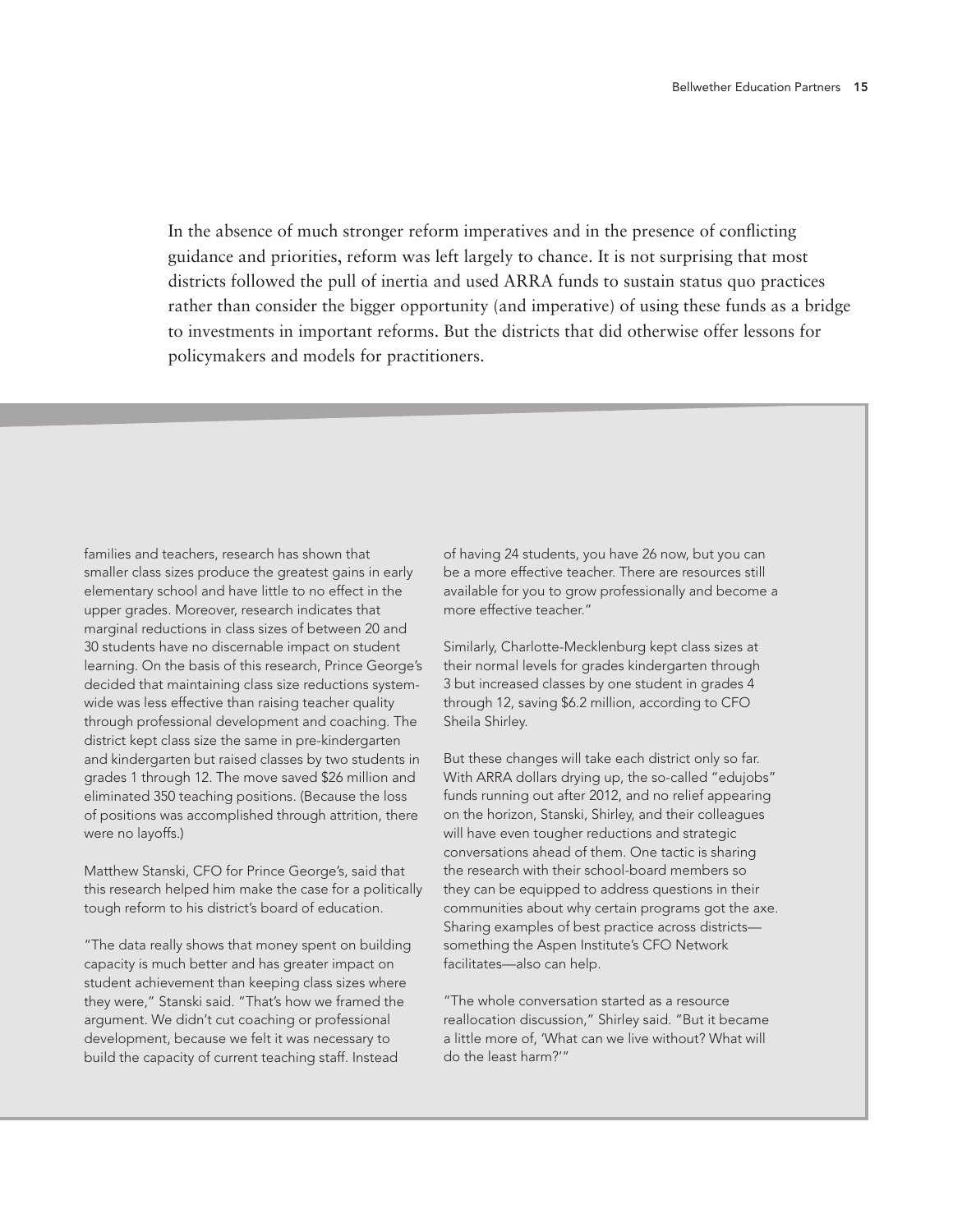# Ongoing Budget Pressures

The overall data on districts' use of ARRA funds, as well as the examples of individual districts, make clear that the budget pressures currently facing states and districts are even greater than policymakers and economists expected at the time ARRA was passed. As noted earlier, ARRA funds, though substantial, did not make up for state and local funding cuts in many districts.

Moreover, even as the economy begins to improve, the budget pressures on states and school districts will not immediately ease. Part of the reason for this is that economic recovery is proceeding at an unusually slow pace. But the budget challenges facing states and districts run deeper than simply a temporary need to sustain funding levels through an economic downturn. Many states and districts are facing a long-term fiscal crunch, with built-in costs for salaries, benefits, and other expenditures projected to escalate faster than tax revenues are likely to grow even after full economic recovery. Rising home values and property tax values through much of the past decade allowed state and district leaders to postpone these hard fiscal realities to another day, but as a result of the collapse of the housing bubble and the consequent budget crunch, that day is now at hand. Districts must overhaul their spending patterns and cost structures in the face of these new fiscal realities.*<sup>21</sup>*

Some districts have taken advantage of ARRA funds to help smooth the transition to new trajectories. Boston, for example, is exploring a multi-year budgeting cycle that enables the district to better forecast enrollment and budget cuts and is working to reduce the number of small and under-enrolled schools. By "right-sizing" to eliminate this excess capacity, Boston leaders expect to free up millions of dollars that can be used to improve student learning. Charlotte-Mecklenburg has also worked to better align allocations of time, people, and money with reform priorities, enabling the district to sustain funding for critical reforms—such as its Strategic Staffing Initiative to turn around low-performing schools—and at the same time cut the overall budget (Sidebar 2).

But these are all anecdotal examples. The data suggest that many more districts have not yet recognized or found the will to address these new realities. ARRA funds have enabled districts to put off this difficult task for a few more years. But when ARRA funds run out at the end of fiscal year 2010, districts will be left facing the same fiscal challenges and in some instances even greater ones. Even those districts that have used stimulus funds to smooth the transition to a more sustainable trajectory will continue to face challenges when those funds go away.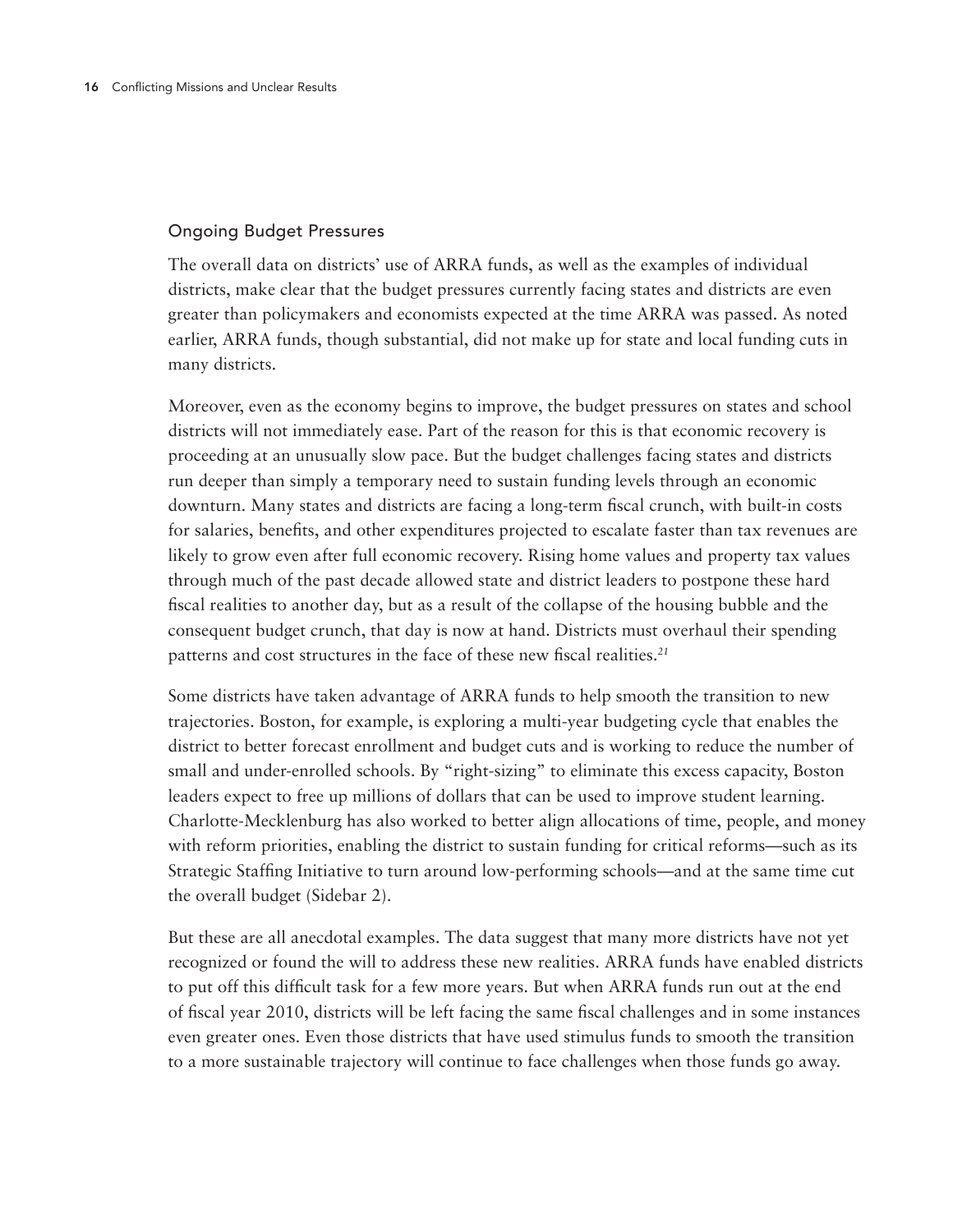# Key Lessons and Policy Implications

District experiences with ARRA funds, and the lessons learned by Hewlett grantees, have implications for district, state, and federal practitioners and policymakers. The national economic recovery is proceeding at a snail's pace, unemployment is high, and state budget shortfalls seem likely to persist. In this climate, even districts that have taken strategic steps to alter long-term cost trajectories and realign spending to district priorities have real concerns about their future fiscal situation. These forces are likely to maintain pressure for further federal spending to save jobs and provide fiscal relief to states. Any such efforts should be informed by lessons from ARRA. More broadly, experience with ARRA also offers lessons for states and local governments as they struggle to advance and stay the course on education reform even amid tight fiscal circumstances.

# Stimulus and Reform: Can Policymakers Have Their Cake and Eat It Too?

As noted above, the ARRA legislation—both as a whole and in its education provisions—reflects an uneasy marriage of two disparate policy objectives: quick stimulus and long-term investment.

In many cases, the administration and Congressional authors of ARRA tried to "have their cake and eat it too" by attaching reform provisions to spending that had a primarily stimulative purpose. For example, ARRA's four assurances were grafted onto the SFSF. But with the exception of RTT activities, these provisions yielded relatively little reform activity, and the competing goals of providing stimulus, advancing reform, and avoiding long-term funding commitments created significant confusion, making it difficult for districts to move forward with reform. This tension is not unique to ARRA's education programs. It is inherent in any federal initiative—including ARRA's transportation, energy, and other provisions designed to support investments in reform or long-term economic growth—that seeks to use short-term stimulus to drive long-term reform.

In contrast to the SFSF, other ARRA funding programs that were more directly focused on reform seem to have produced a more significant set of reform results. RTT funds—which amount to \$4.35 billion, only one tenth the total of SFSF funds—spurred significant state-level reform activity. For example, new policies in at least 17 states require student achievement to be a significant factor in educator evaluations. To have a shot at a portion of RTT funds, states also lifted or modified caps on public charter school creation, eliminated prohibitions on linking student test score data to individual teachers, and adopted a more aggressive approach to turn around low-performing schools, among other reforms. A \$350 million pool of RTT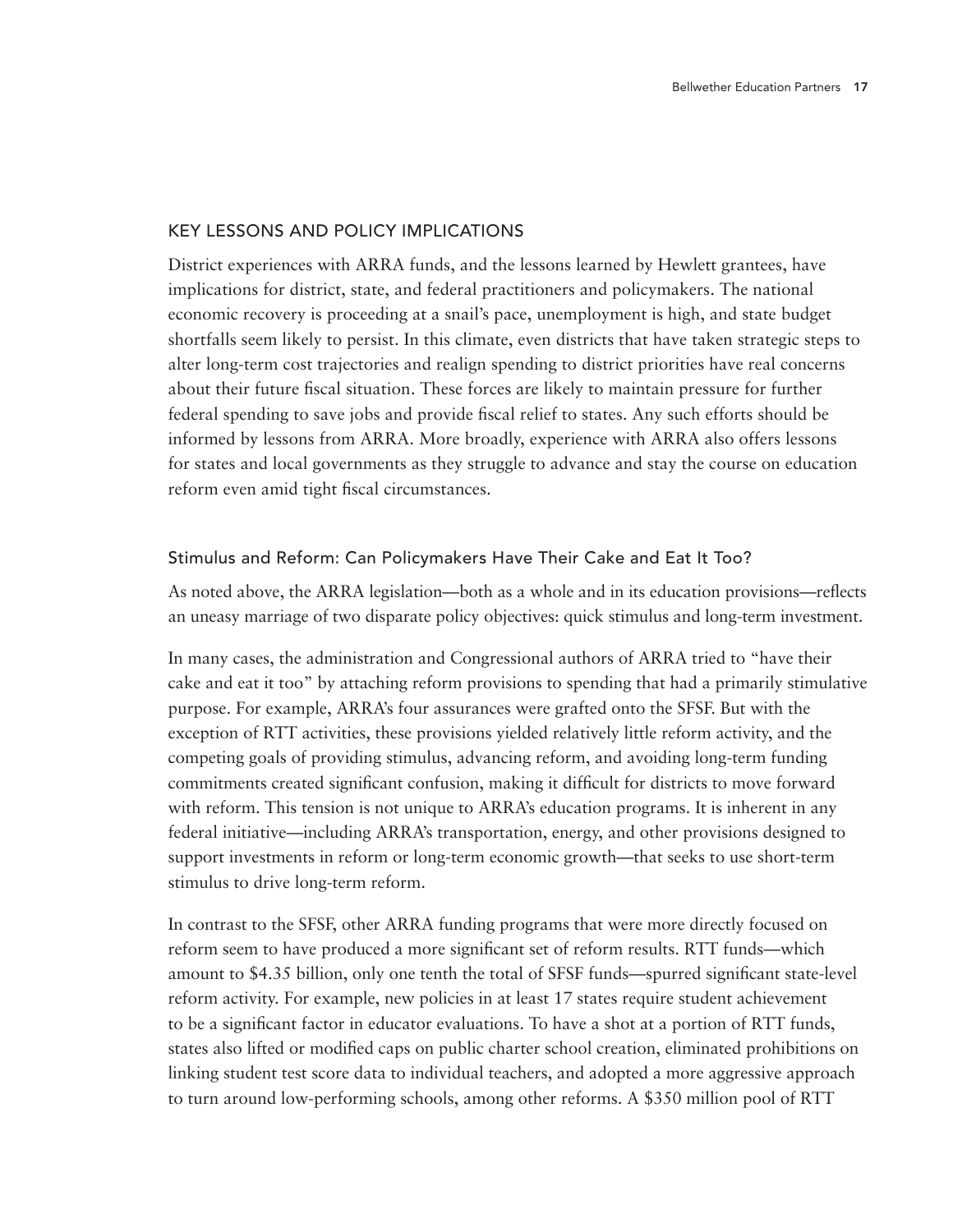funds that the Department of Education set aside for enhanced assessments also spurred the creation of two multi-state assessment consortia. The key difference: RTT focused exclusively on reform instead of combining reform and stimulus goals and defined in clear terms the specific areas in which states needed to make progress in order to be competitive for RTT funds—a sharp contrast to the mixed messages and vaguely defined reform goals in the SFSF.

Notwithstanding the longer timelines associated with the competition for RTT funds, RTT demonstrates that federal funds can simultaneously provide stimulus and support reform. After all, federal spending of any kind ultimately ends up somewhere and consequently has a stimulative effect. The "multiplier effects" for spending on domestic programs such as education—in other words, the amount of economic activity they can be expected to leverage are largely the same regardless of program specifics. Still, there are real trade-offs to be made (for example, between getting funds out the door quickly and taking time to focus them on strategic investments). And these trade-offs shape the design of federal policy and the spending choices of recipients. In times of economic crisis, policymakers may choose to prioritize job creation over reform, but they should acknowledge the trade-offs they are making and should not claim that job-focused spending will also lead to significant reforms. If federal policymakers want to prioritize reform, they should design stimulus programs accordingly, with explicit requirements for how funds are to be used to advance reform. Otherwise, given the inevitability of inertia, inadequate capacity, and politics, reform results can hardly be expected.

#### SIDEBAR 3

#### Strategic Budgeting Practices

Current state budget pressures are highlighting the need for school districts to become much more strategic and deliberate about their spending choices and the trade-offs involved. That means re-examining programs to ensure that all dollars are clearly aligned with district goals and taking a hard look at efforts that tie up resources but do not effectively deliver against those goals.

Across-the-board class size reductions. Research shows that smaller class sizes matter most in early elementary grades (when classes get down to 15 to 17 students) and that the benefits level off as students get older. Districts should consider alternative strategies beyond class size for providing students

with greater individual attention (for example, targeted tutoring and flexible small groups). Districts may find that money spent reducing class size by one or two students in the upper grades could be better invested in teaching quality, which is shown to have a much greater effect on student performance.

Salary increments and tuition reimbursements for master's degrees. Many districts both pay for teachers to take graduate-level courses and provide them with subsequent salary increases. But much research shows that having a master's degree or additional coursework (except in some subjectspecific cases) does not systematically improve teacher effectiveness. Districts should consider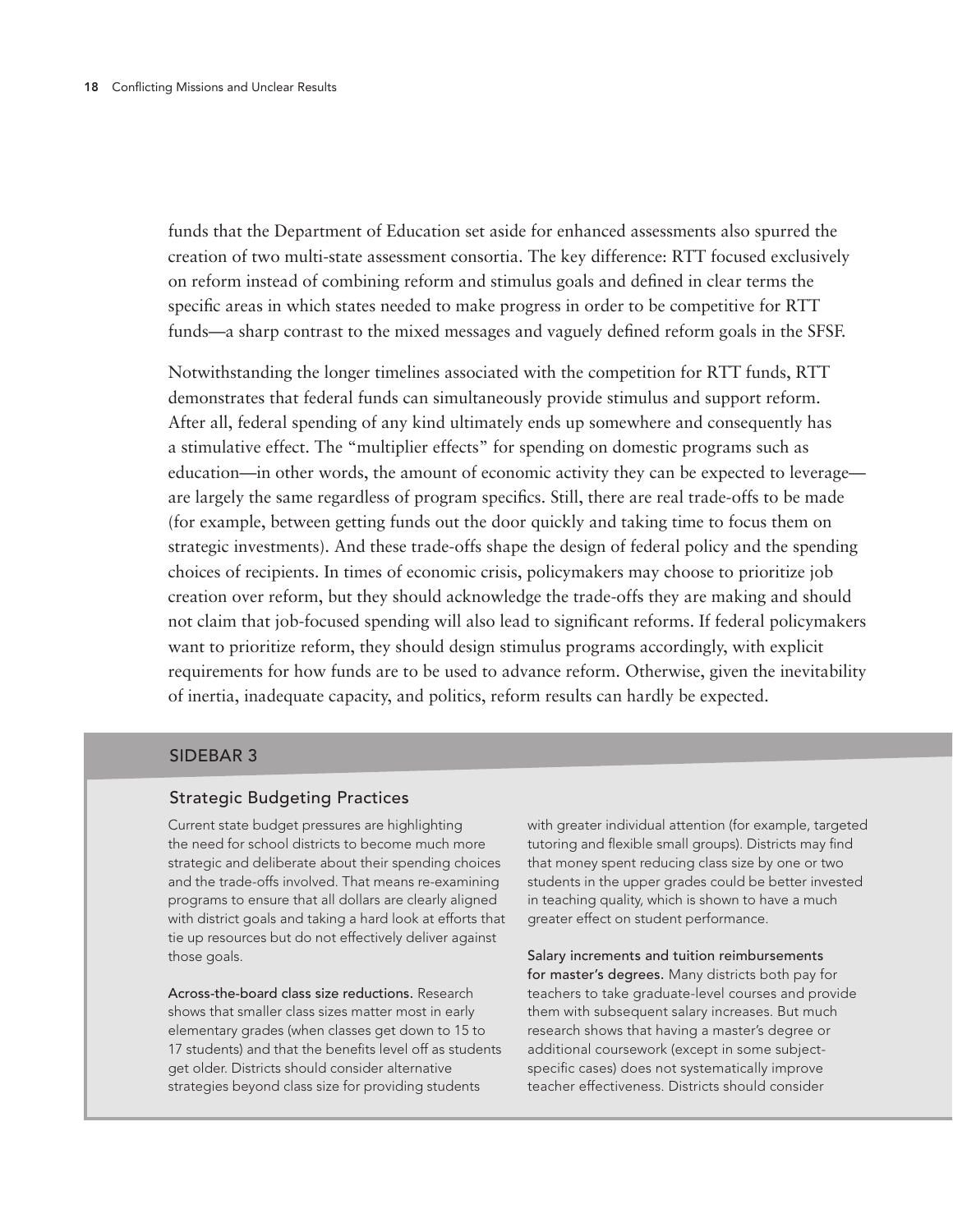#### What Not to Do

The education reform approach in ARRA—encouraging districts to use ARRA to make investments or undertake reforms in the four assurance reform areas—is a largely positive one. But the reverse approach—emphasizing how not to use ARRA funds—might actually generate greater reform impacts.

This is because, as noted above, districts used ARRA funds primarily to maintain current spending patterns, programs, and staff positions. But many district resource and budget decisions are either ineffective or poorly aligned with their stated goals.*<sup>22</sup>* For example, in times of budget cuts, districts typically lay off teachers according to the principle of "last hired, first fired"—a strategy that largely ignores performance, which after the first years does not have a strong correlation with experience. Less experienced teachers are also less costly to employ, and so ultimately districts end up laying off more teachers under current policy than under one that bases layoffs on actual job performance.*<sup>23</sup>* Similarly, many districts pay a portion of teachers' tuition for master's degree programs, even though research shows no evidence that having a master's degree (as far as most subjects and disciplines are concerned) improves teacher effectiveness. In making budget cuts, both Charlotte-Mecklenburg and Prince George's County stopped reimbursing tuition for master's degree coursework, and these cuts allowed them, with the assistance of ARRA funds, to maintain spending on other district priorities. But, as noted above, these reforms happened because of strong local leadership and access to external expertise and support and not because of any clear-cut guidance in ARRA.

repurposing these funds to reward teachers in hardto-staff assignments or in leadership roles.

Under-enrolled schools. Schools that have excess capacity due to persistent enrollment decline are expensive because fixed costs are spread over fewer and fewer students. Districts needing to free resources should consider closing or combining these schools. Although closing a school is always difficult, communities need to decide whether the additional investment in keeping under-enrolled schools open could be better spent elsewhere.

Fragmented professional development. Costs for "PD" are typically spread throughout school district budgets and often accompany disparate projects. Districts should examine exactly how all of their PD dollars are spent, evaluate whether the training addresses strategic district needs, stop doing what is untargeted or less effective, and redeploy to the most effective delivery model (job-embedded versus standalone sessions) to improve instruction. Once existing dollars are identified and used well, some districts find that they may need to invest more.

Sources: Education Resource Strategies, the Center on Reinventing Public Education, and the National Council on Teacher Quality.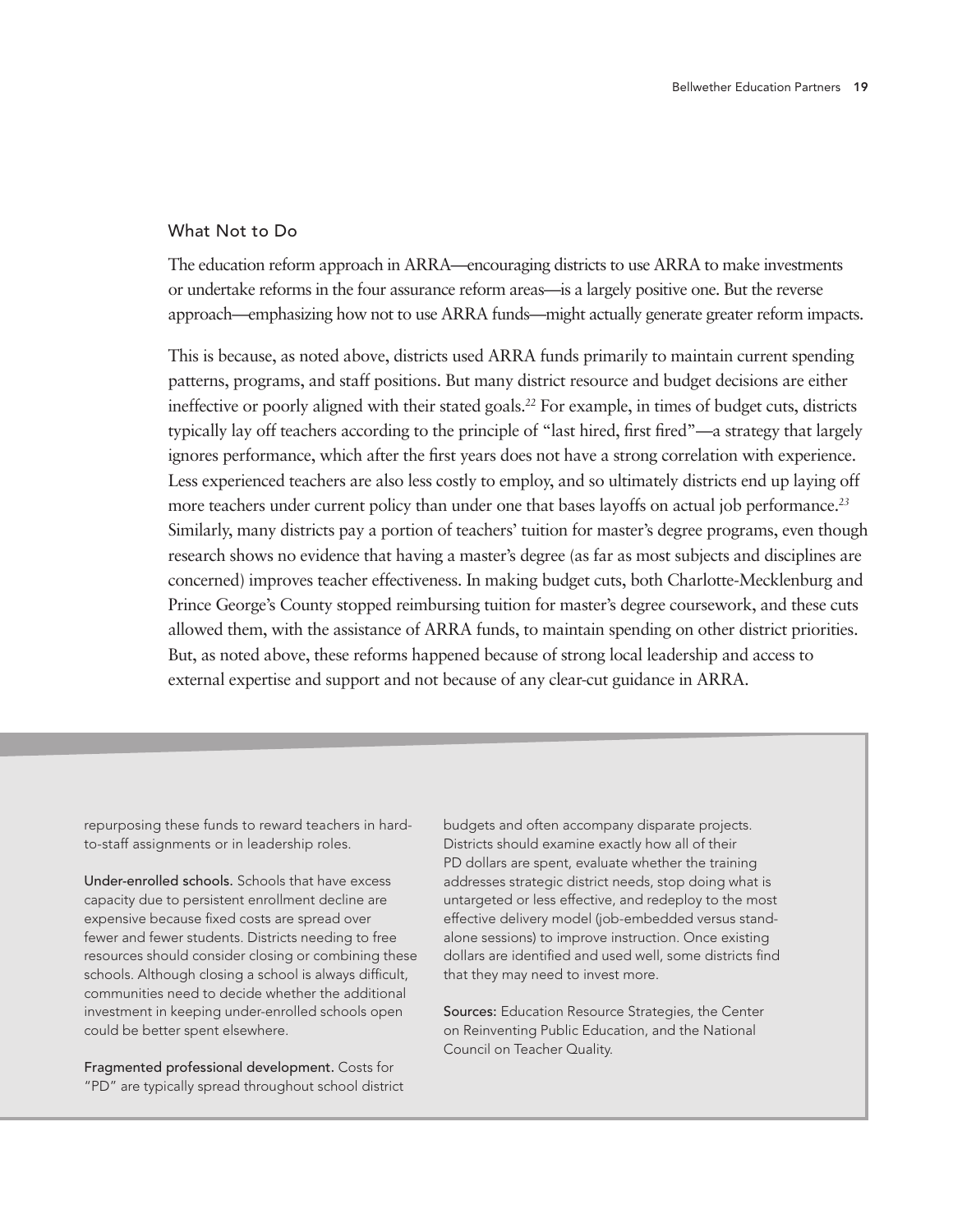Federal policymakers could have a more systematic reform impact by prohibiting districts from using stimulus funds for practices and activities that research has demonstrated to be ineffective. Existing evidence about education policy and practice often provides more information about what does not work than what does. A strategy that prohibits the use of funding for activities shown to be ineffective may have a greater probability of success than one that encourages spending on reform strategies that may or may not work. This approach also leverages the force of inertia for rather than against reform since once districts stop spending money on ineffective programs and practices, those new funding patterns are likely to remain in place (See Sidebar 3).

# Hard Choices Trump Blunt Instruments

The ongoing budget pressures facing states and districts will inevitably require fundamental overhauls of current spending patterns and cost structures. By and large, districts have been unwilling or unable to undertake this work, relying instead on short-term fixes and stop-gap measures: across-the-board spending cuts, staff furloughs, reductions in school days, increases in class sizes, elimination of arts and physical education, and so forth. Such measures may seem politically easier than a more fundamental resource reallocation, but they are not sufficient to meet the budget challenges that most states and districts now face. Many states and districts have reached the limits of easy fixes. They have cut the obvious fat from their budgets and cannot continue to make across-the-board or marginal cuts without doing real harm to students and schools. Soon they will be forced to make hard choices about their budgets.

For most districts, ARRA has postponed the coming reckoning, but these federal funds cannot prevent the reckoning altogether. Districts that have done the hard work of realigning spending patterns in response to state budget cuts are better prepared to face this long-term challenge than those that did not, but difficult times are still ahead. Districts that used ARRA to postpone making tough choices may ultimately find themselves in even worse shape.

As long as the economy remains weak and unemployment stays high, federal policymakers may continue to provide infusions of federal funds to push back the ARRA funding cliff. Just this summer, Congress provided \$10 billion in emergency spending to prevent educator layoffs. Anecdotal reports suggest that many districts will use these funds primarily to sustain ARRAfunded investments and postpone facing the ARRA funding cliff for another year or two.

"We're going to get significant money out of this new teacher jobs bill. We're going to have to be very thoughtful about the way we use funds," said Sheila Shirley, CFO of the 133,000-student Charlotte-Mecklenburg Schools. "It says you can spend through September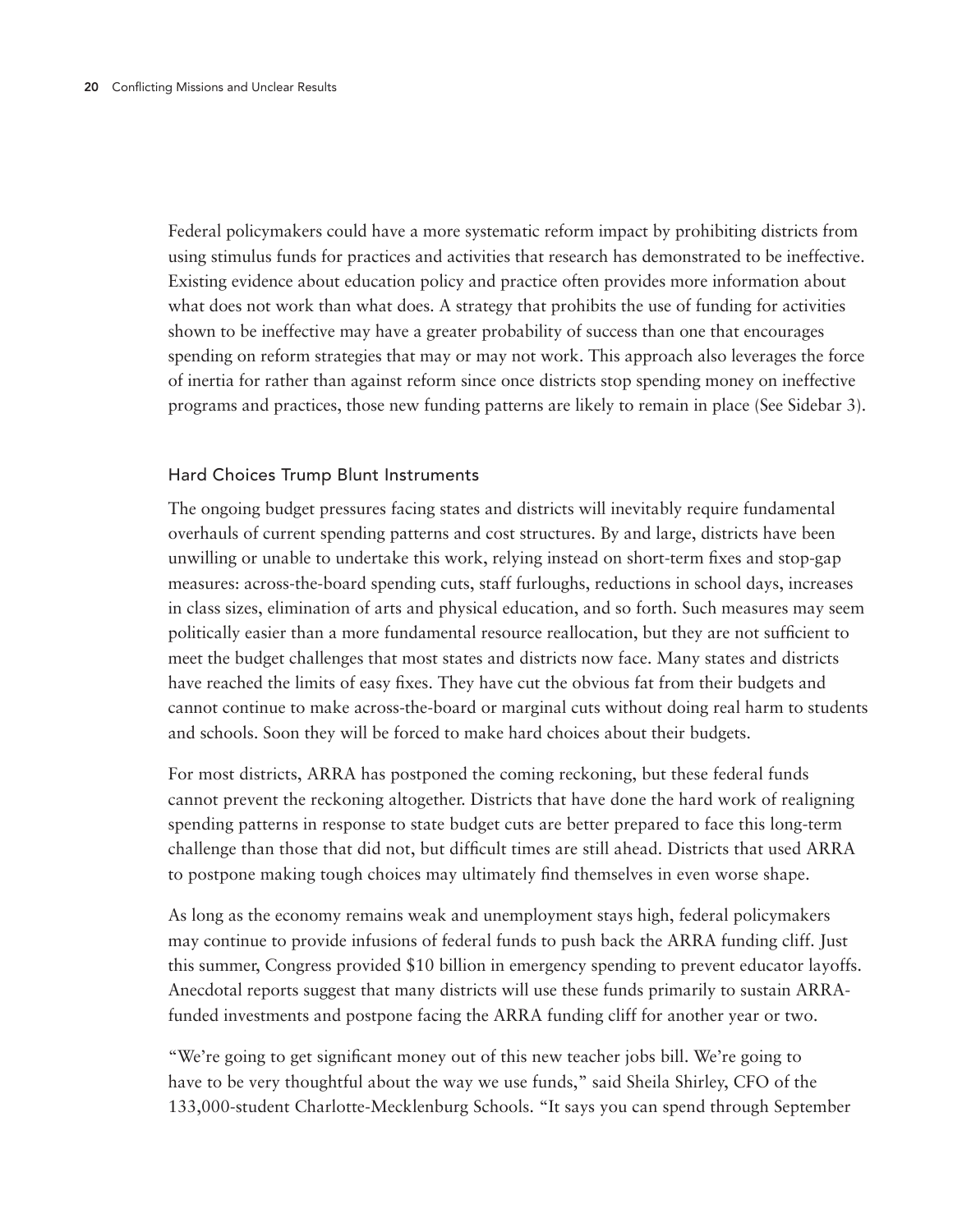of 2012, so you have a little bit of time. But it's still one-time funding. Realistically, we need to use that to backfill for next year when the stabilization fund goes away."

Although there are solid economic reasons to provide federal funding to counteract the effects of state budget cuts, policymakers should structure this spending to help districts prepare for the hard choices that eventually must be faced rather than simply postpone these choices. As the experience with ARRA illustrates, simply telling districts that funds are temporary does not work. Federal, state, and local policymakers can learn from the examples of districts that have used ARRA funds to smooth the path to new funding trajectories.

# Helping Districts Become More Strategic and Efficient

It is hardly surprising that relatively few districts used ARRA to help them become more strategic in how they allocate resources; that is not really what ARRA was intended to do. Indeed, ARRA's four assurances—enacting college- and career-ready standards and assessments, creating data systems, increasing the number of effective teachers, and turning around lowperforming schools—say nothing about the strategic use of resources or helping districts get their long-term fiscal outlook in order. There are certainly synergies between some of these assurance areas and the fiscal and budget work that districts need to do, as the examples of Charlotte-Mecklenburg and Prince George's County illustrate. But districts can also pursue the four assurances in ways that ignore or even exacerbate their long-term fiscal situations.

The federal approach to education reform has tended to focus on specific reform ideas—such as standards, accountability, or identification and equitable distribution of effective teachers while ignoring the underlying district structural and budget context in which reforms must be implemented. But as the federal role and investment in education evolve, policymakers must consider how federal policies interact with and shape the underlying district context. Unless districts take action to address their unsustainable cost structures, the current and impending budget pressures will swamp reform efforts. Increasingly, district officials will need to focus their attentions on budget balancing rather than on reform, will have difficulty finding resources to fund reforms, and will be forced to cut funding for promising reform initiatives.

Federal policymakers must also consider how proposed reforms affect district systems as a whole. Reforms to address specific challenges, such as teacher effectiveness or low-performing schools, need to be embedded in system-wide strategies rather than in isolated solutions. For example, ARRA's four assurances include a focus on turning around low-performing schools, and the legislation provides \$3 billion specifically for this purpose. The guidance accompanying this funding emphasizes school turnaround strategies that replace teachers and principals in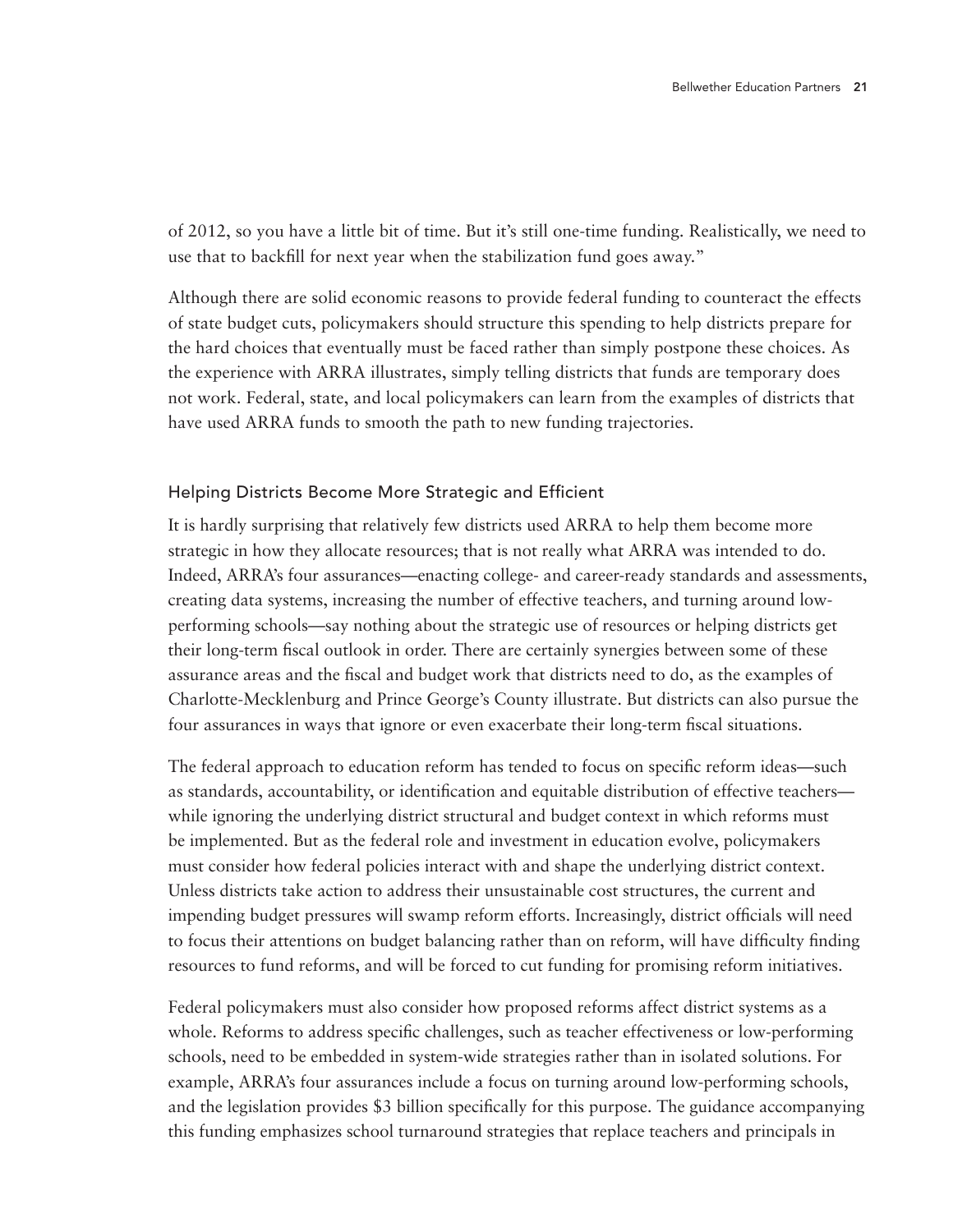the school. But some districts may try to improve a low-performing school by bringing in higher-performing teachers from elsewhere in the district and shipping the ineffective ones to other schools in the same district. This might improve the performance of the original lowperforming school but create new problems elsewhere. Thus, efforts to improve low-performing schools need to be embedded in district-wide strategies to develop and foster teaching talent while helping ineffective teachers and principals to find other vocations.*<sup>24</sup>*

Too often, federal policies encourage districts to look at or address reforms in isolation rather than to address the interconnectedness and "butterfly effects" of reforms throughout a district. But effective policies must also help districts themselves to become more efficient and strategic in how they operate and use resources.

#### SIDEBAR 4

# Building Capacity for Strategic Reform

The experience of districts and Hewlett grantees in implementing ARRA clearly indicates the need for greater data, analytic, and resource capacity to enable districts to use resources more strategically. Policymakers and philanthropy should consider a variety of strategies to enhance district capacity.

#### Build the capacity of existing district staff.

Training and support can improve the capacity of district CFOs and other budget and data staff. With Hewlett funding, ERS and the Aspen Institute convened a district CFO network, which provided professional development to CFOs and a venue for mutual problem solving and sharing of best practices. Just as importantly, this network helped connect CFOs with their chief academic officers to better coordinate decision-making about district priorities and budgeting— something that surprisingly has happened rarely in the past.

#### Recruit new leaders with analytic & strategic capacity.

The typical trajectory to district leadership and business positions does not hone the analytic and strategic skills that districts will need in order to respond strategically to fiscal pressures. New pathways are needed to bring individuals with these skills into school district management roles. For example, the

Broad Residency, funded by the Eli and Edythe Broad Foundation, recruits professionals with business and analytic skills to work in district central offices. But the magnitude of need requires expanded strategies to recruit and place in districts talented individuals who have honed their analytic and management skills in business, nonprofit leadership, government, and other roles—what one education analyst calls "middle management for America." Making the case for recruiting new individuals even as districts are making layoffs may be difficult, but building this capacity is essential to enable districts to address the broader challenge of responding strategically to budget cuts and retaining the right positions and people.

Expand the scale of intermediary organizations. Hewlett grantees such as ERS, the CCSESA, and the AIR have helped fill gaps in district capacity. But existing organizations and available philanthropic funding for this work cannot serve all of the districts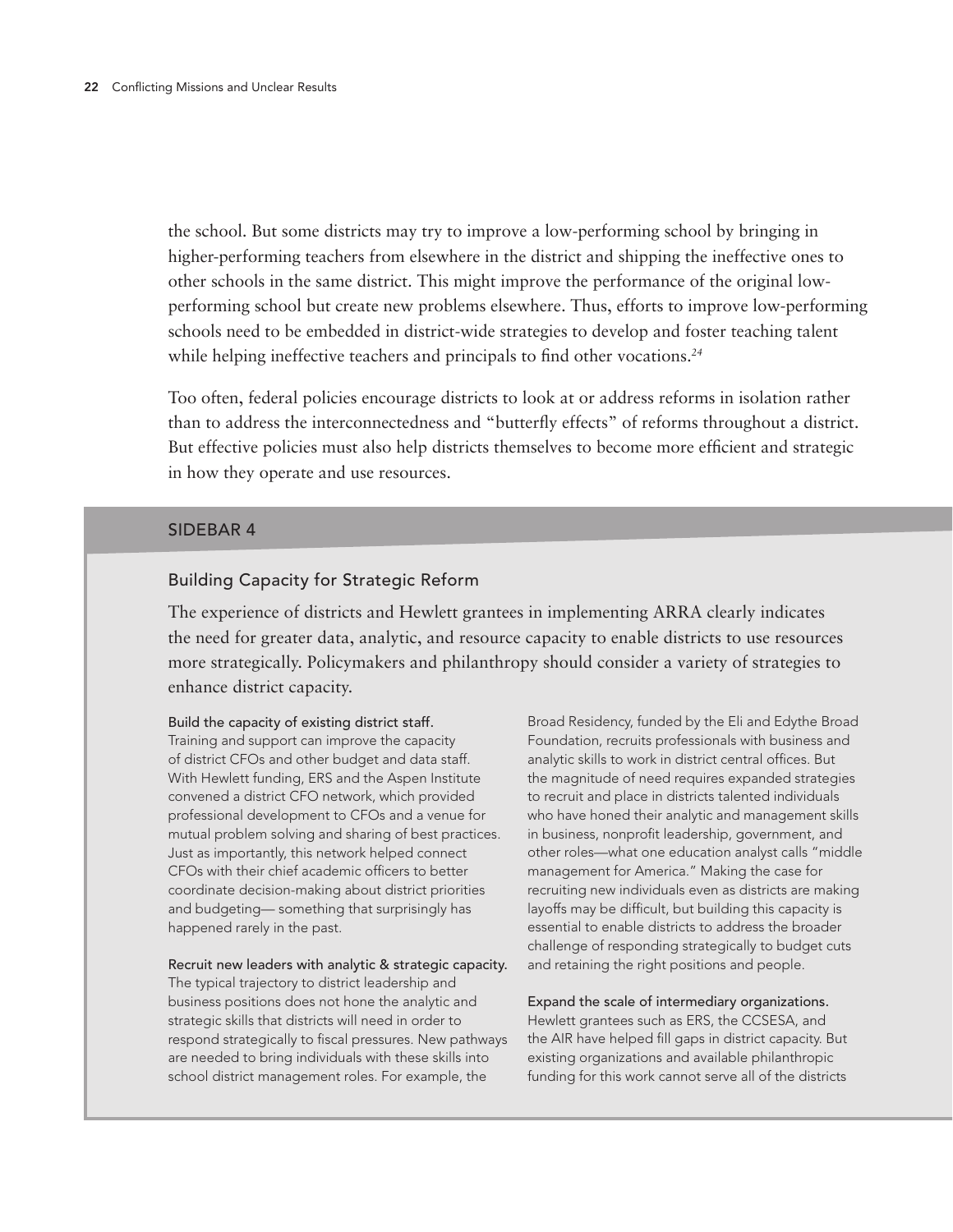#### Filling the Capacity Gap

The Hewlett grantees that worked directly with school districts on ARRA implementation found that most districts lack staff, data, and analytic capacity to respond strategically to the fiscal pressures they currently face.

Some education analysts have hypothesized that the recession and related state budget cuts would provide a catalyst to force districts to address unsustainable cost structures.*<sup>25</sup>* This appears to have been wishful thinking. Even with ARRA funding, many districts experienced significant budget cuts over the past two years. But only a handful made those cuts strategically, preserving priority investments and advancing key reform goals while eliminating inefficiencies.

that need this assistance. Philanthropic organizations and the federal government could invest in supporting intermediary organizations to work with more districts.

#### Address gaps in state capacity.

States played little role in supporting districts to use ARRA resources strategically and, in fact, were often a counterproductive force, providing inaccurate or late guidance that constrained district reform efforts. The fiscal pressures facing states are comparable to or greater than those facing districts and offer similar opportunities to strategically reallocate resources, but many state education agencies lack the capacity to do this work. Because states have primary responsibility for public education, it is essential to build capacity and reform expertise within state education agencies and thus to enable states to respond strategically to budget cuts and to serve as partners, rather than as obstacles, to districts in implementing reform and reallocating resources.

#### Expand the supply of useful data.

A major obstacle districts faced in making strategic decisions about the use of ARRA funds was a lack of high-quality data. Often, the data school districts collect and report for budget reporting are not the

type of data they need to make strategic decisions. Lack of comparable data across categories and school districts is also a challenge. States could help by creating common definitions for all school districts to calculate and report certain key data, such as per-pupil expenditures disaggregated by programs, schools, and grade levels, and by encouraging districts to take on this kind of analysis and enabling them to access comparable examples from other districts.

#### Provide accessible and relevant research.

The experience of districts like Charlotte-Mecklenburg and Prince George's County demonstrates the power of good, accessible research to inform district decision-making. But there is little high-quality research available on many key questions facing district policymakers and practitioners, and research findings are not always well communicated. Districts need access to high-quality research that addresses such questions, particularly regarding the costeffectiveness of different interventions and strategies for improving student achievement. Researchers should make their findings clear and easily accessible to policymakers, practitioners, and the public.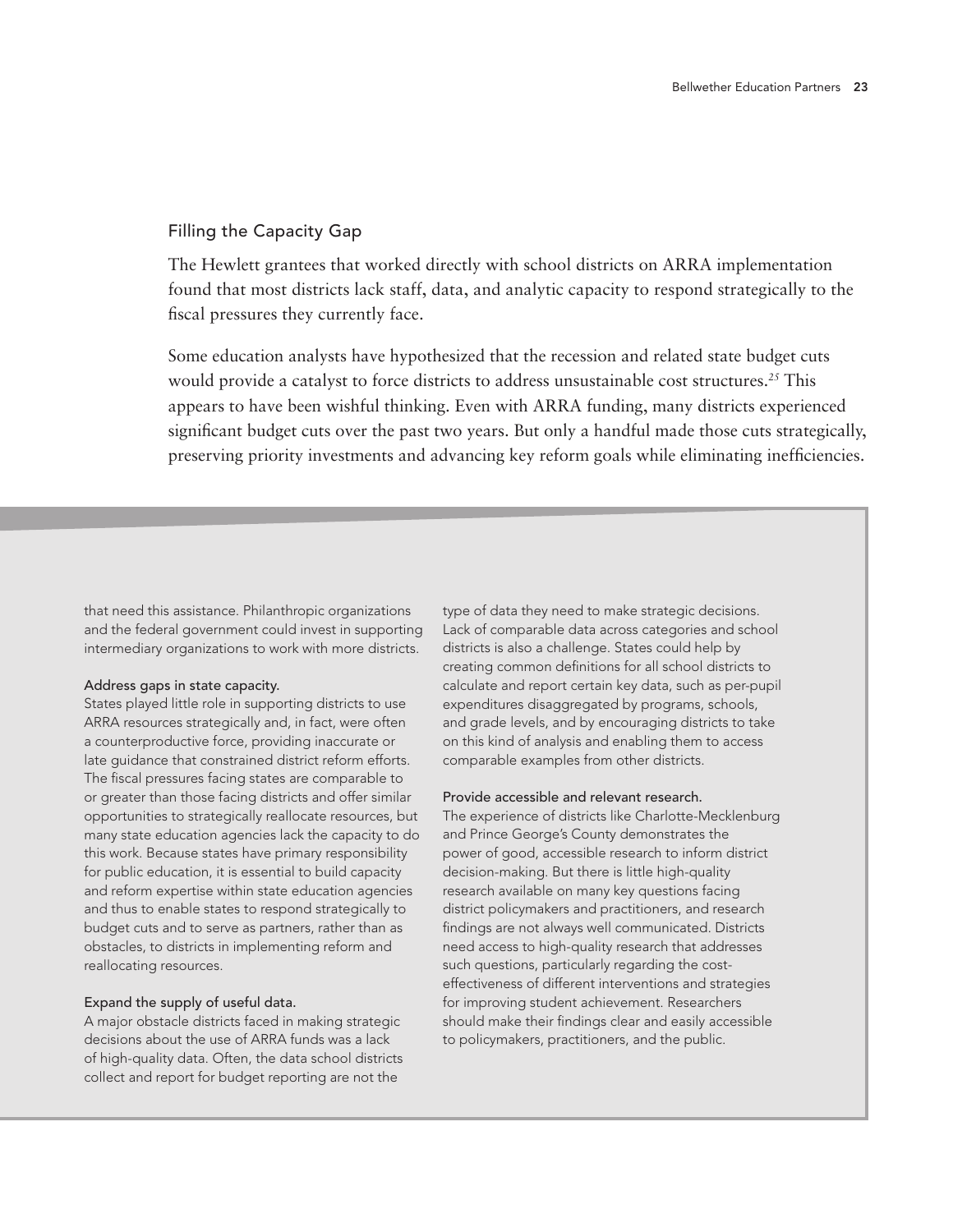Most took the path of least resistance, making across-the-board cuts and layoffs, deferring maintenance, and so forth. This reflects a lack of political will on the part of school boards and district leadership but is also a result of a lack of district capacity to do the analytic work needed to fundamentally overhaul existing cost structures.

Hewlett grantees such as ERS, the CGCS, and the CCSESA helped fill this capacity gap by providing districts with data and analysis that enabled them to make data-based, strategic decisions about how to use ARRA funds. But the work of these grantees also highlighted the extent to which districts currently lack the internal capacity, quality data, and tools they need to do this work themselves.

Enhancing budget, data, and analytic capacity at the district level is critical to enabling districts to respond to the current fiscal climate in ways that advance reform rather than undermine it. Sidebar 4 outlines several strategies that could help enhance districts' capacity.

# Supporting Sound Policies: The Role of Advocacy

Ongoing fiscal pressures create significant policy challenges—as well as some opportunities for state and district policymakers. State and district policymakers alone should not have to shoulder the burden of explaining to a nervous public why making tough changes in harsh economic times is smart for the long term. Advocacy organizations have a much greater capacity to conduct fiscal analyses, create communications materials, and launch campaigns. Nonprofits such as the Massachusetts Business Alliance for Education and the Tennessee State Collaborative on Reforming Education helped build a case for policy change in successful RTT applications from their respective states and remain involved as thought partners or critical friends. These organizations can marshal resources, write case studies, and help states and districts craft messages. The presence and effectiveness of such organizations will be critical factors in improving the odds that reforms are sustained and continue to advance through the coming years of fiscal austerity.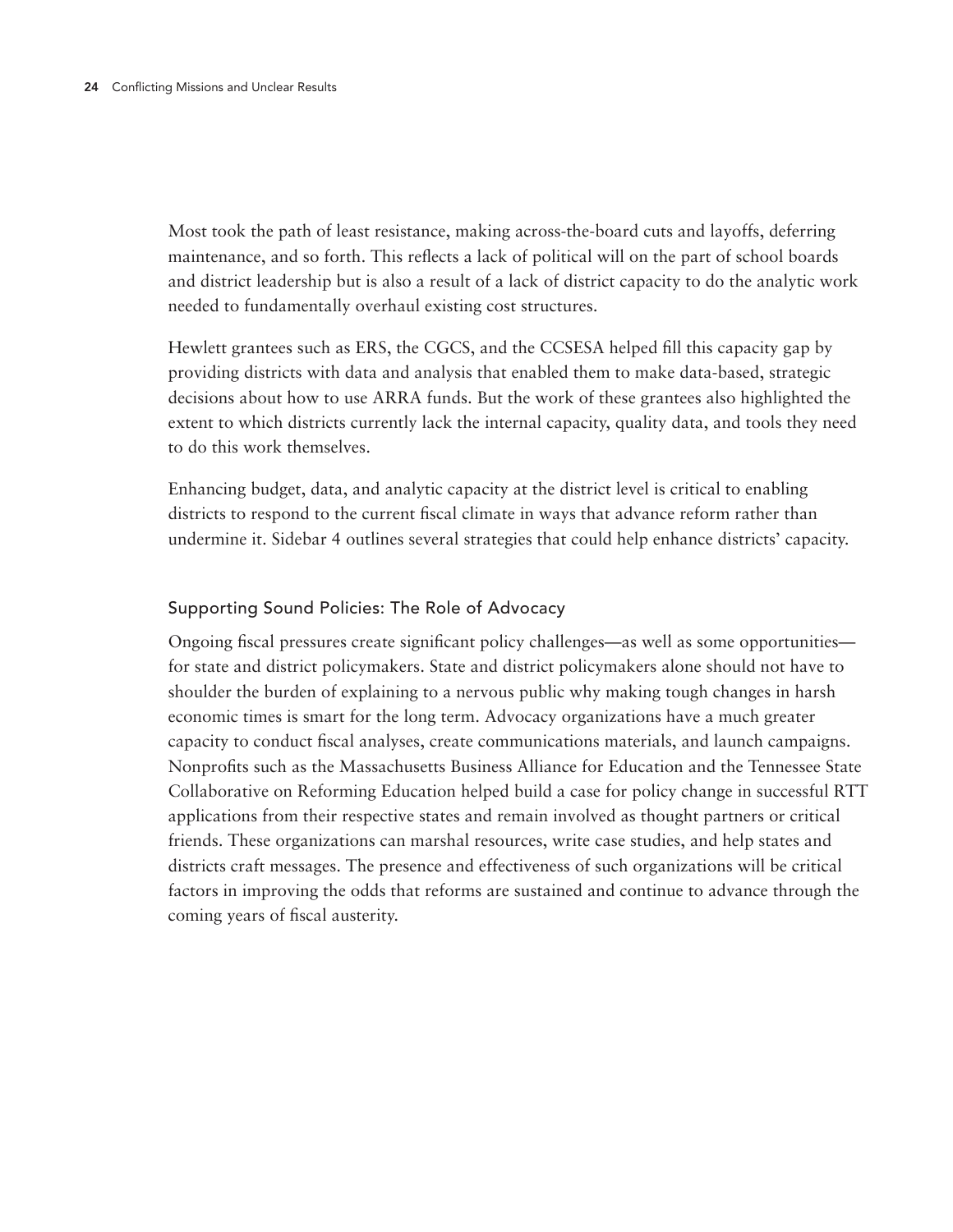# **CONCLUSION**

The ARRA has played an important role in closing district budget gaps created by state and local revenue losses, sustaining education spending, and saving jobs. But that success in closing state and local budget gaps is only temporary; districts will face even greater pain once funds go away. And ARRA's largest funding streams—the SFSF, Title I, and IDEA—have had only limited reform impact.

Some policymakers and observers may be disappointed with the limited reform progress that ARRA's major investments have produced to date. But rather than dismissing ARRA as unsuccessful in promoting reform, policymakers and analysts should take advantage of the opportunity to learn from district experience with ARRA and to use those lessons to inform future federal and state policies and help districts and states make the most of constrained fiscal climates while continuing to advance reform.